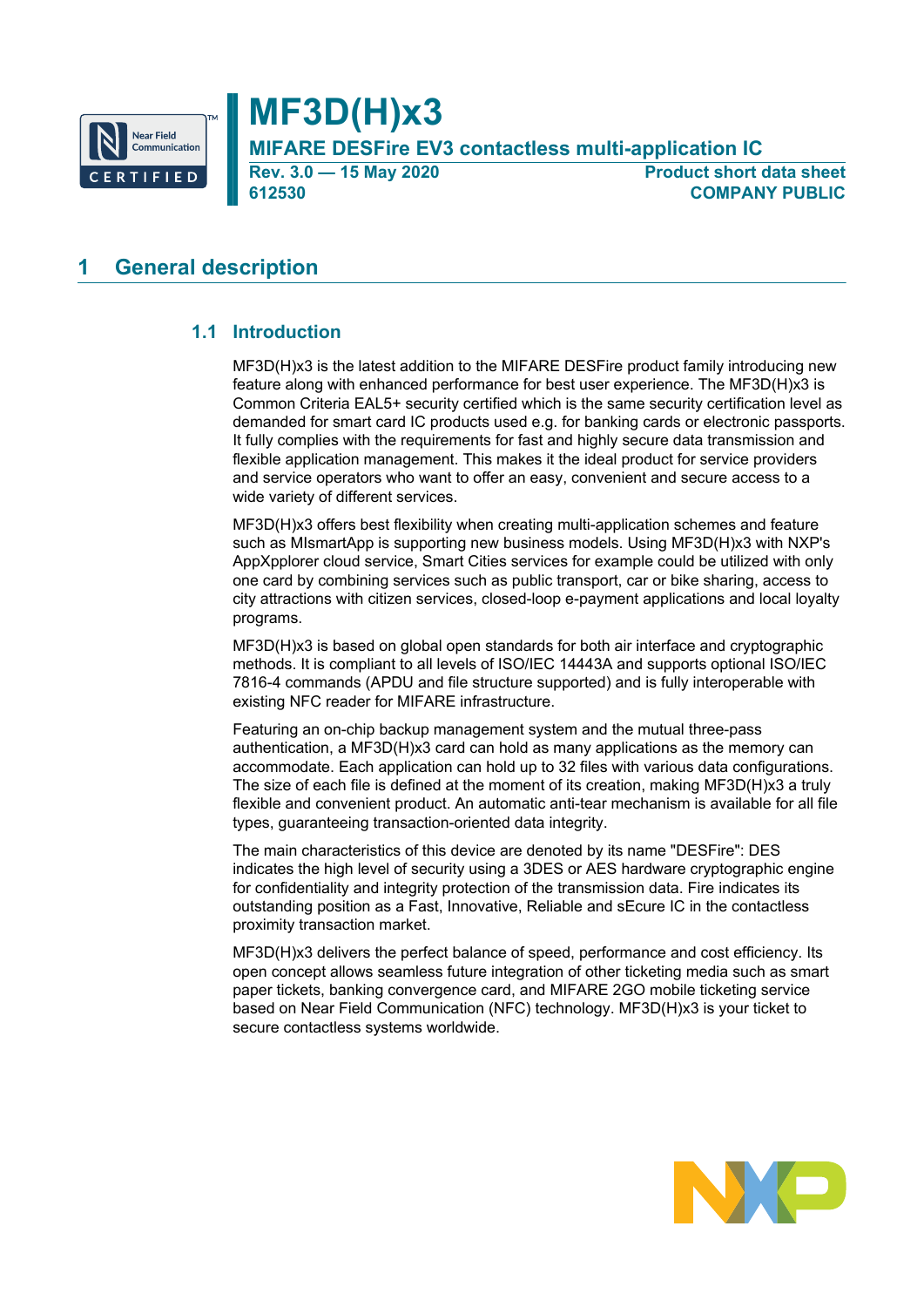### **1.2 Evolution of MIFARE DESFire products family**

<span id="page-1-2"></span>MIFARE DESFire has evolved over time, enhancing its security properties to protect against current and future security threats, and adding new features to better suit into new user requirements.

MIFARE DESFire EV3 is the fourth generation of the MIFARE DESFire products family succeeding MIFARE DESFire EV2. It is functionally backward compatible with all previous MIFARE DESFire generations, namely MIFARE DESFire EV2, MIFARE DESFire EV1 and MIFARE DESFire D40 (MF3ICD40).

[Figure 1](#page-1-0) shows the relationship between the latest three generations of MIFARE DESFire products. The latest generation encompasses the features from the older generation(s). Therefore, allowing existing users of the older products to adopt the latest product with minimum or no changes to their infrastructures.

MIFARE DESFire EV3 can be used as a MIFARE DESFire EV2 or a MIFARE DESFire EV1 in its default delivery configuration. Every new feature would require an activation and/or the use of new commands which is described in their respective sections in this document.

<span id="page-1-1"></span><span id="page-1-0"></span>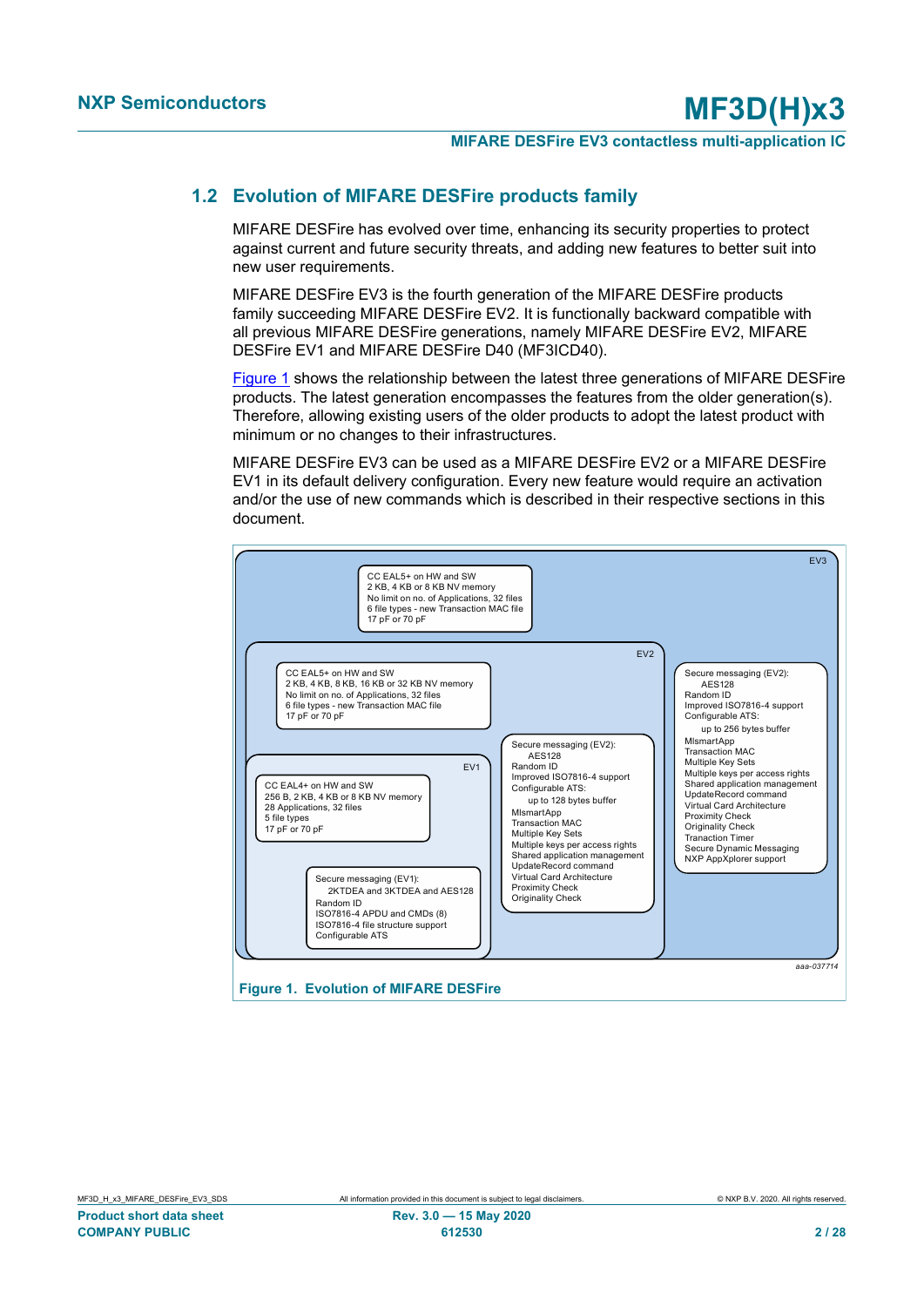# <span id="page-2-0"></span>**2 Features and benefits**

## <span id="page-2-1"></span>**2.1 Feature overview**

### **2.1.1 RF interface: ISO/IEC 14443 Type A**

- <span id="page-2-2"></span>**•** Contactless interface compliant with ISO/IEC 14443-2/3 A
- **•** Low Hmin enabling operating distance up to 100 mm (depending on power provided by the PCD and antenna geometry)
- **•** Fast data transfer: 106 kbit/s, 212 kbit/s, 424 kbit/s, 848 kbit/s
- **•** 7 bytes unique identifier (option for Random ID)
- **•** Uses ISO/IEC 14443-4 transmission protocol
- <span id="page-2-3"></span>**•** Configurable FSCI to support up to 256 bytes frame size

### **2.1.2 Non-volatile memory**

- **•** 2 kB, 4 kB or 8 kB
- **•** Data retention of 25 years
- **•** Write endurance typical 1 000 000 cycles
- <span id="page-2-4"></span>**•** Fast programming cycles

### **2.1.3 NV-memory organization and multi-application support**

- **•** Flexible file system: user can freely define application structures on PICC
- **•** As many applications as the memory size supports per PICC
- **•** Up to 32 files in each application (6 file types available: Standard Data file, Back-up Data file, Value file, Linear Record file, Cyclic Record file and Transaction MAC file)
- **•** File size is determined during creation (not for Transaction MAC file)
- **•** *MIsmartApp* (Delegated Application Management)
- **•** Memory reuse in DAM applications (Format Application)
- **•** Factory loaded NXP's DAM keys for AppXplorer service support
- <span id="page-2-5"></span>**•** Accessing files from any two applications during a single transaction

### **2.1.4 Security and Privacy**

- **•** Common Criteria certification: EAL5+ (Hardware and Software)
- **•** Unique 7 bytes serial number for each device
- **•** Optional "RANDOM" ID for enhanced security and privacy
- **•** Mutual three-pass authentication
- **•** Mutual authentication according to ISO/IEC 7816-4
- **•** Flexible key management: 1 card master key and up to 14 keys per application
- **•** Multiple key assignment for each file access rights (up to 8)
- **•** Multiple Key Sets per application with fast key rolling mechanism (up to 16 sets)
- **•** Hardware DES using 56/112/168 bit keys featuring key version
- **•** Hardware AES using 128-bit keys featuring key version
- **•** Data authenticity by 8 byte CMAC
- **•** MF3ICD40 compatible mode: 4 byte MAC, CRC 16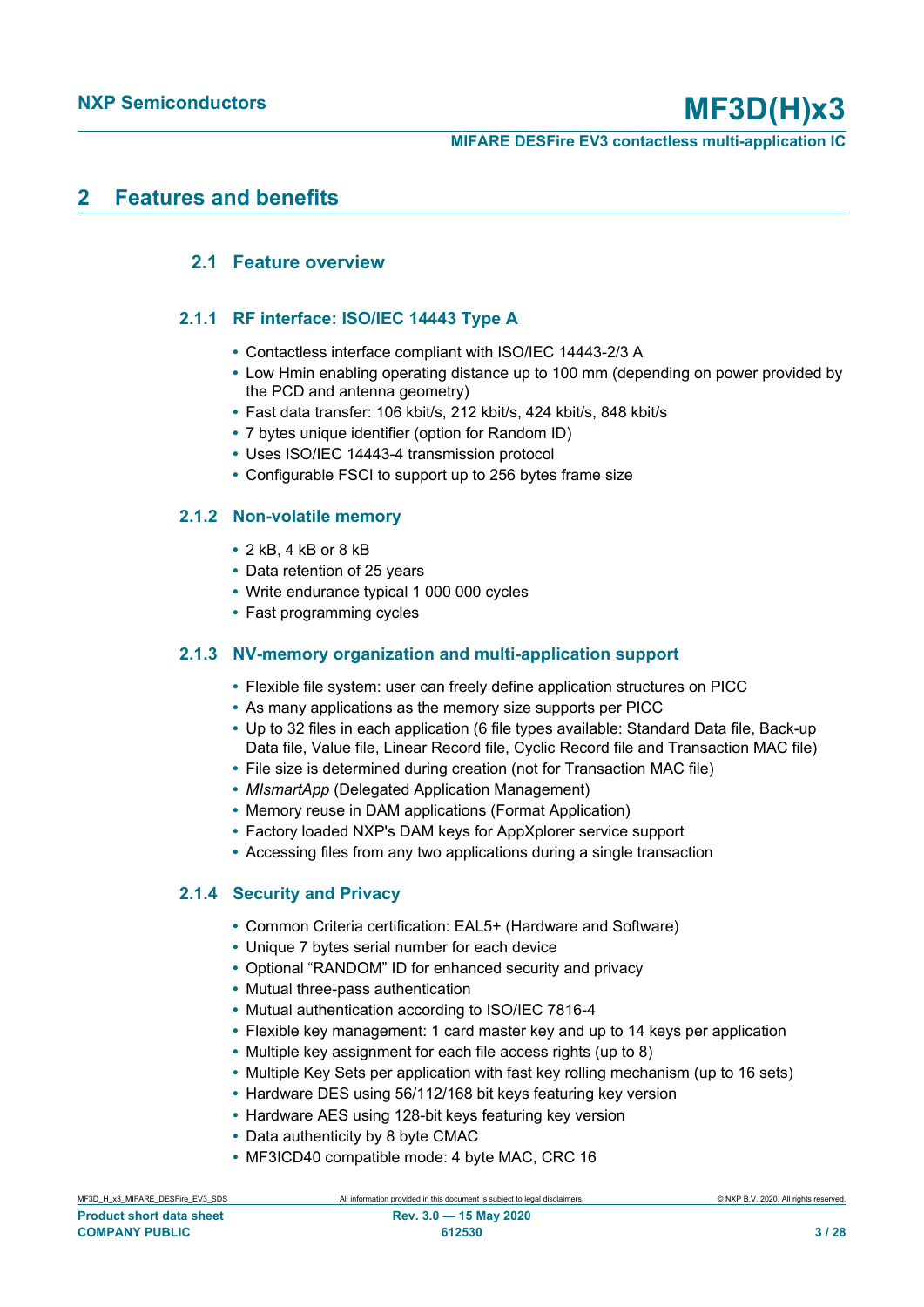#### **MIFARE DESFire EV3 contactless multi-application IC**

- **•** Data encryption on RF-channel
- **•** Authentication on application level
- **•** Hardware exception sensors
- **•** Self-securing file system
- **•** Transaction MAC signed with secret key per application
- **•** Virtual Card Architecture for enhanced card/application selection on multi-VC devices with privacy protection
- **•** Proximity Check for protection against Relay Attacks
- <span id="page-3-0"></span>**•** Originality Check for proof of genuine NXP's product

#### **2.1.5 ISO/IEC 7816 compatibility**

- **•** Supports ISO/IEC 7816-4 file structure (selection by File ID or DF name)
- **•** Supports ISO/IEC 7816-4 APDU message structure
- **•** Supports ISO/IEC 7816-4 APDU wrapper for MIFARE DESFire native commands
- **•** Supports ISO/IEC 7816-4 INS code 'A4' for SELECT FILE
- **•** Supports ISO/IEC 7816-4 INS code 'B0' for READ BINARY
- **•** Supports ISO/IEC 7816-4 INS code 'D6' for UPDATE BINARY
- **•** Supports ISO/IEC 7816-4 INS code 'B2' for READ RECORDS
- **•** Supports ISO/IEC 7816-4 INS code 'E2' for APPEND RECORD
- **•** Supports ISO/IEC 7816-4 INS code '84' for GET CHALLENGE
- **•** Supports ISO/IEC 7816-4 INS code '88' for INTERNAL AUTHENTICATE
- <span id="page-3-1"></span>**•** Supports ISO/IEC 7816-4 INS code '82' for EXTERNAL AUTHENTICATE

### **2.1.6 Special features**

- **•** Transaction-oriented automatic anti-tear mechanism with new transaction timer support
- **•** Configurable ATS information for card personalization
- **•** Backward compatibility mode to MIFARE DESFire EV2, EV1 and D40 (MF3ICD40)
- **•** Secure Unique NFC (SUN) enabled by Secure Dynamic Messaging (SDM) which is mirrored as text into the NDEF message (compatible with NTAG DNA)
- **•** NFC Forum Type 4 Tag certified (Certificate ID. 58652)
- **•** Optional high input capacitance (70 pF) for small form factor designs (MF3DHx3)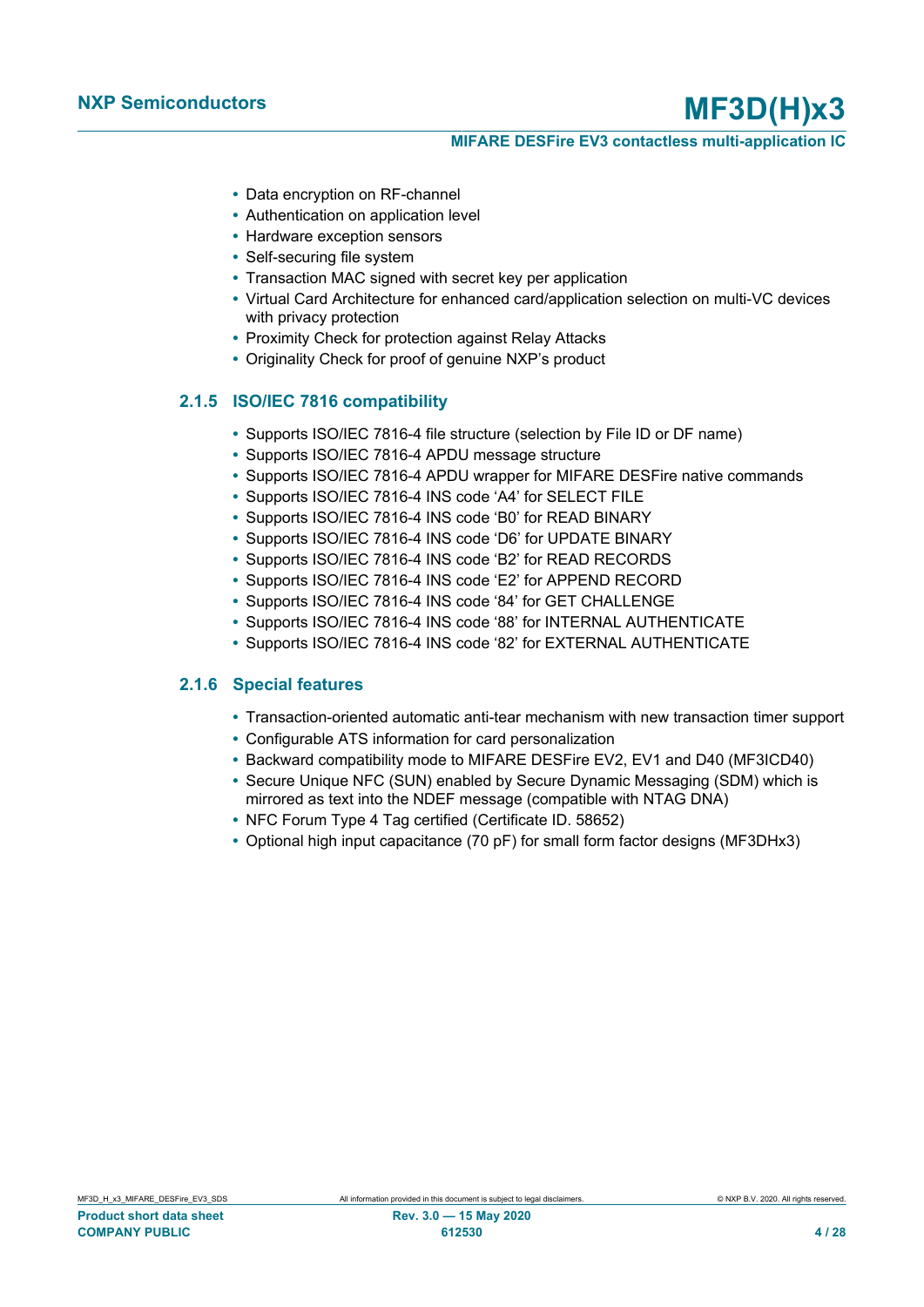# **2.2 Summary of key differences between MIFARE DESFire generations**

<span id="page-4-1"></span><span id="page-4-0"></span>[Table 1](#page-4-0) shows the key differences between the latest three product generations of the MIFARE DESFire family. For more detail on the new features, please refer to their respective sections in this document.

| <u>rable to region ences between will like beging generations</u> |                                       |                                                  |                                                 |
|-------------------------------------------------------------------|---------------------------------------|--------------------------------------------------|-------------------------------------------------|
| <b>Features</b>                                                   | <b>MIFARE DESFire EV1</b>             | <b>MIFARE DESFire EV2</b>                        | <b>MIFARE DESFire EV3</b>                       |
| Cryptography scheme(s)                                            | Single DES, 2KTDEA,<br>3KTDEA, AES128 | Single DES, 2KTDEA,<br>3KTDEA, AES128            | Single DES, 2KTDEA,<br>3KTDEA, AES128           |
| Secure messaging(s)                                               | D40 Native, EV1                       | D40 Native, EV1, EV2 (see<br>product data sheet) | D40 Native, EV1, EV2 (see<br>product data sheet |
| No. of applications                                               | 28                                    | No limit                                         | No limit                                        |
| No. of files per application                                      | 32                                    | 32                                               | 32                                              |
| Max. no. of files with backup                                     | 32                                    | 32                                               | 32                                              |
| ISO/IEC7816-4 commands                                            | 8                                     | 8 (refined)                                      | 8 (refined)                                     |
| Random ID                                                         | Yes                                   | Yes                                              | Yes                                             |
| Configurable ATS                                                  | Yes, Historical bytes only            | Yes, all parameters                              | Yes, all parameters                             |
| Max. communication buffer                                         | 64 bytes                              | up to 128 bytes                                  | Up to 256 bytes                                 |
| Chaining during data transfer                                     | Native (AFh)                          | Native (AFh) or ISO/<br>IEC14443-4               | Native (AFh) or ISO/<br>IEC14443-4              |
| Multiple Key Sets with rolling                                    | No                                    | Yes                                              | Yes                                             |
| MIsmartApp (Delegated<br><b>Application Management)</b>           | No                                    | Yes                                              | Yes                                             |
| NXP AppXplorer supports                                           | No                                    | Yes, self configuration                          | Yes, preloaded DAM keys                         |
| <b>Shared Application</b><br>Management                           | No                                    | Yes                                              | Yes                                             |
| Multiple keys per access right                                    | No                                    | Yes                                              | Yes                                             |
| UpdateRecord command                                              | No                                    | Yes                                              | Yes                                             |
| <b>Transaction MAC</b>                                            | No                                    | Yes                                              | Yes                                             |
| <b>Transaction Timer</b>                                          | No                                    | No                                               | Yes                                             |
| Secure Dynamic Messaging                                          | No                                    | No                                               | Yes                                             |
| <b>Virtual Card Architecture</b>                                  | No                                    | Yes                                              | Yes                                             |
| <b>Proximity Check</b>                                            | No                                    | Yes                                              | Yes                                             |
| <b>Originality Check</b>                                          | No                                    | Yes                                              | Yes                                             |

**Table 1. Key differences between MIFARE DESFire generations**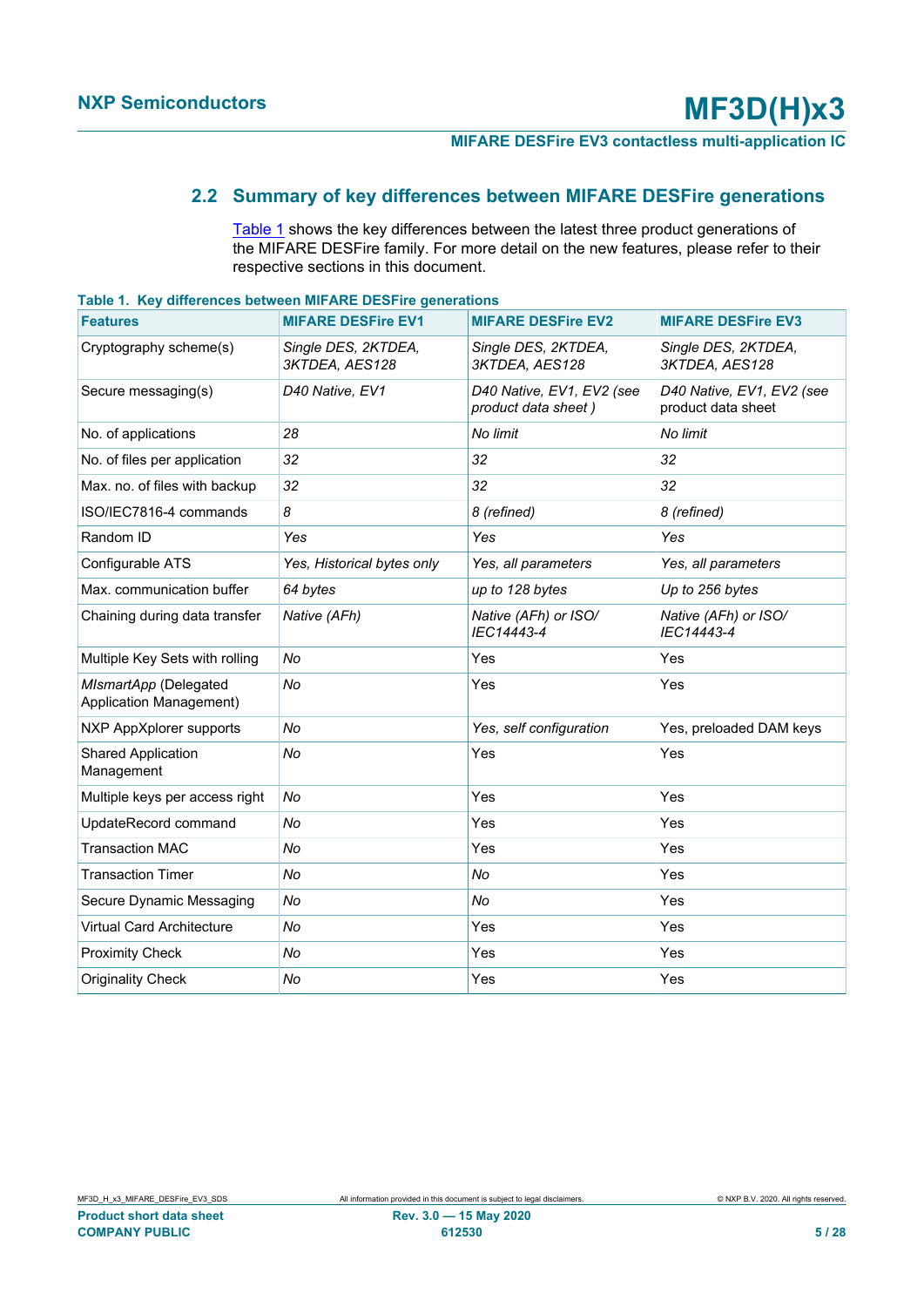**MIFARE DESFire EV3 contactless multi-application IC**

# <span id="page-5-0"></span>**3 Applications**

- **•** Secure public transport ticketing
- **•** Multi-application smart city and mobility card
- **•** Secure access management
- **•** Micro-payment and Loyalty
- **•** Student ID
- **•** Road tolling and parking
- **•** Hospitality
- **•** Event ticketing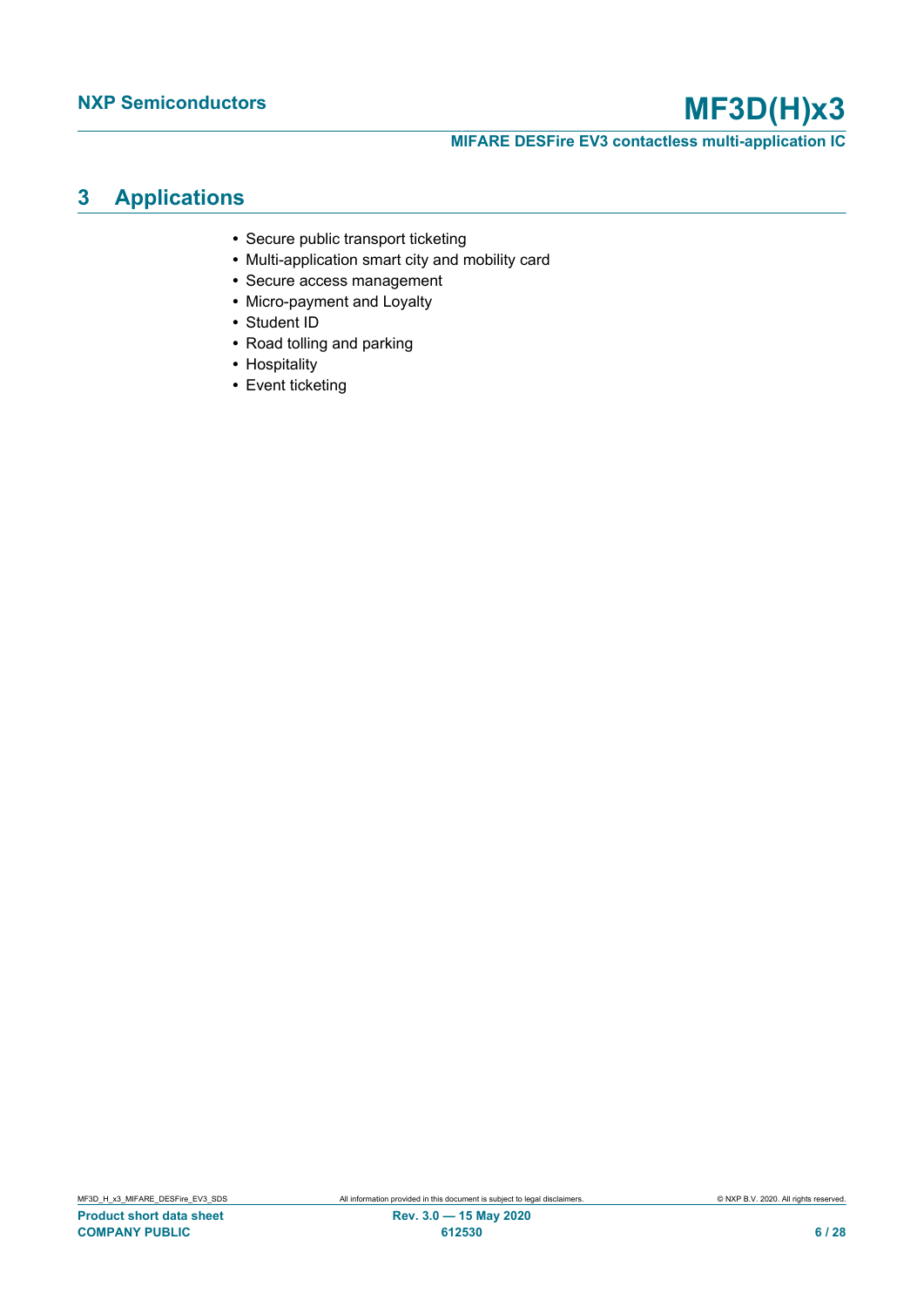# <span id="page-6-5"></span><span id="page-6-1"></span><span id="page-6-0"></span>**4 Quick reference data**

<span id="page-6-4"></span><span id="page-6-3"></span><span id="page-6-2"></span>

|                            | Table 2. Quick reference data [1][2] |                   |          |                          |            |                          |             |
|----------------------------|--------------------------------------|-------------------|----------|--------------------------|------------|--------------------------|-------------|
| <b>Symbol</b>              | <b>Parameter</b>                     | <b>Conditions</b> |          | <b>Min</b>               | <b>Typ</b> | <b>Max</b>               | <b>Unit</b> |
| $ f_i $                    | input frequency                      |                   |          | $\overline{\phantom{0}}$ | 13.56      | -                        | <b>MHz</b>  |
| $C_i$<br>input capacitance | MF3Dx3                               | $[3][4]$          |          | 17.0                     |            | pF                       |             |
|                            |                                      | MF3DHx3           | $[3][4]$ |                          | 66.5       |                          | рF          |
|                            | <b>NV memory characteristics</b>     |                   |          |                          |            |                          |             |
| t <sub>ret</sub>           | retention time                       | $T_{amb}$ = 25 °C |          | 25                       |            |                          | year        |
| $N_{endu(W)}$              | write endurance                      | $T_{amb}$ = 25 °C |          | 200 000                  | 1 000 000  | $\overline{\phantom{a}}$ | cycle       |

[1] Stresses above one or more of the values may cause permanent damage to the device.

[2] Exposure to limiting values for extended periods may affect device reliability.

[3] Measured with LCR meter.

[4]  $T_{\text{amb}}$  = 25 °C; f<sub>i</sub> = 13.56 MHz; 2.1 V RMS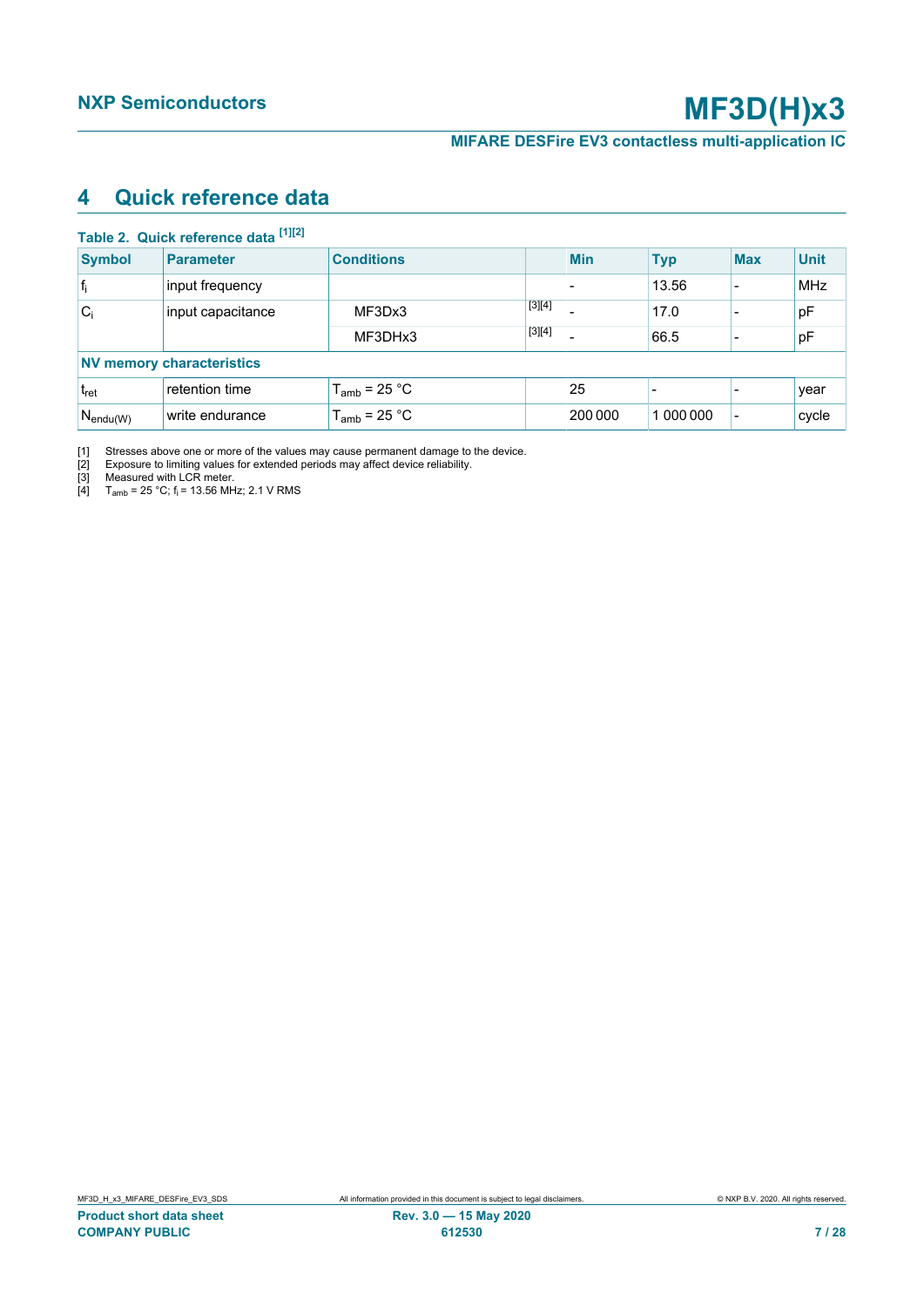**MIFARE DESFire EV3 contactless multi-application IC**

# <span id="page-7-5"></span><span id="page-7-1"></span><span id="page-7-0"></span>**5 Ordering information**

<span id="page-7-4"></span><span id="page-7-3"></span><span id="page-7-2"></span>

| <b>Table 3. Ordering information</b> |                |                                                                                             |                |
|--------------------------------------|----------------|---------------------------------------------------------------------------------------------|----------------|
| <b>Type number</b>                   | <b>Package</b> | <b>Description</b>                                                                          | <b>Version</b> |
| MF3D2301DUD/00                       | <b>FFC</b>     | 12 inch wafer (sawn; 120 µm thickness) <sup>[1][2]</sup> ; 2 KB, 17 pF input<br>capacitance |                |
| MF3D4301DUD/00                       | <b>FFC</b>     | 12 inch wafer (sawn; 120 µm thickness) <sup>[1][2]</sup> ; 4 KB, 17 pF input<br>capacitance |                |
| MF3D8301DUD/00                       | <b>FFC</b>     | 12 inch wafer (sawn; 120 µm thickness) <sup>[1][2]</sup> ; 8 KB, 17 pF input<br>capacitance |                |
| MF3DH2301DUD/00                      | <b>FFC</b>     | 12 inch wafer (sawn; 120 µm thickness) $^{[1][2]}$ ; 2 KB, 70 pF input<br>capacitance       |                |
| MF3DH4301DUD/00                      | <b>FFC</b>     | 12 inch wafer (sawn; 120 µm thickness) <sup>[1][2]</sup> ; 4 KB, 70 pF input<br>capacitance |                |
| MF3DH8301DUD/00                      | <b>FFC</b>     | 12 inch wafer (sawn; 120 µm thickness) <sup>[1][2]</sup> ; 8 KB, 70 pF input<br>capacitance | $\overline{a}$ |
| MF3D2300DA4/00                       | MOA4           | plastic leadless module carrier package <sup>[3]</sup> ; 2 KB, 17 pF input<br>capacitance   | SOT500-2       |
| MF3D4300DA4/00                       | MOA4           | plastic leadless module carrier package <sup>[3]</sup> ; 4 KB, 17 pF input<br>capacitance   | SOT500-2       |
| MF3D8300DA4/00                       | MOA4           | plastic leadless module carrier package <sup>[3]</sup> ; 8 KB, 17 pF input<br>capacitance   | SOT500-2       |
| MF3DH2300DA4/00                      | MOA4           | plastic leadless module carrier package <sup>[3]</sup> ; 2 KB, 70 pF input<br>capacitance   | SOT500-2       |
| MF3DH4300DA4/00                      | MOA4           | plastic leadless module carrier package <sup>[3]</sup> ; 4 KB, 70 pF input<br>capacitance   | SOT500-2       |
| MF3DH8300DA4/00                      | MOA4           | plastic leadless module carrier package <sup>[3]</sup> ; 8 KB, 70 pF input<br>capacitance   | SOT500-2       |
| MF3D2300DA8/00                       | MOA8           | plastic leadless module carrier package <sup>[4]</sup> ; 2 KB, 17 pF input<br>capacitance   | SOT500-4       |
| MF3D4300DA8/00                       | MOA8           | plastic leadless module carrier package <sup>[4]</sup> ; 4 KB, 17 pF input<br>capacitance   | SOT500-4       |
| MF3D8300DA8/00                       | MOA8           | plastic leadless module carrier package <sup>[4]</sup> ; 8 KB, 17 pF input<br>capacitance   | SOT500-4       |
| MF3DH2300DA8/00                      | MOA8           | plastic leadless module carrier package <sup>[4]</sup> ; 2 KB, 70 pF input<br>capacitance   | SOT500-4       |
| MF3DH4300DA8/00                      | MOA8           | plastic leadless module carrier package <sup>[4]</sup> ; 4 KB, 70 pF input<br>capacitance   | SOT500-4       |
| MF3DH8300DA8/00                      | MOA8           | plastic leadless module carrier package <sup>[4]</sup> ; 8 KB, 70 pF input<br>capacitance   | SOT500-4       |

[1] Delivered on film frame carrier with electronic fail die marking according to SECSII format.<br>
[2] See  $\frac{[2]}{[3]}$  See Figure 4<br>
[4] See Figure 5

[2] See [\[2\]](#page-21-0)

[3] See <u>Figure 4</u>

[4] See <u>Figure 5</u>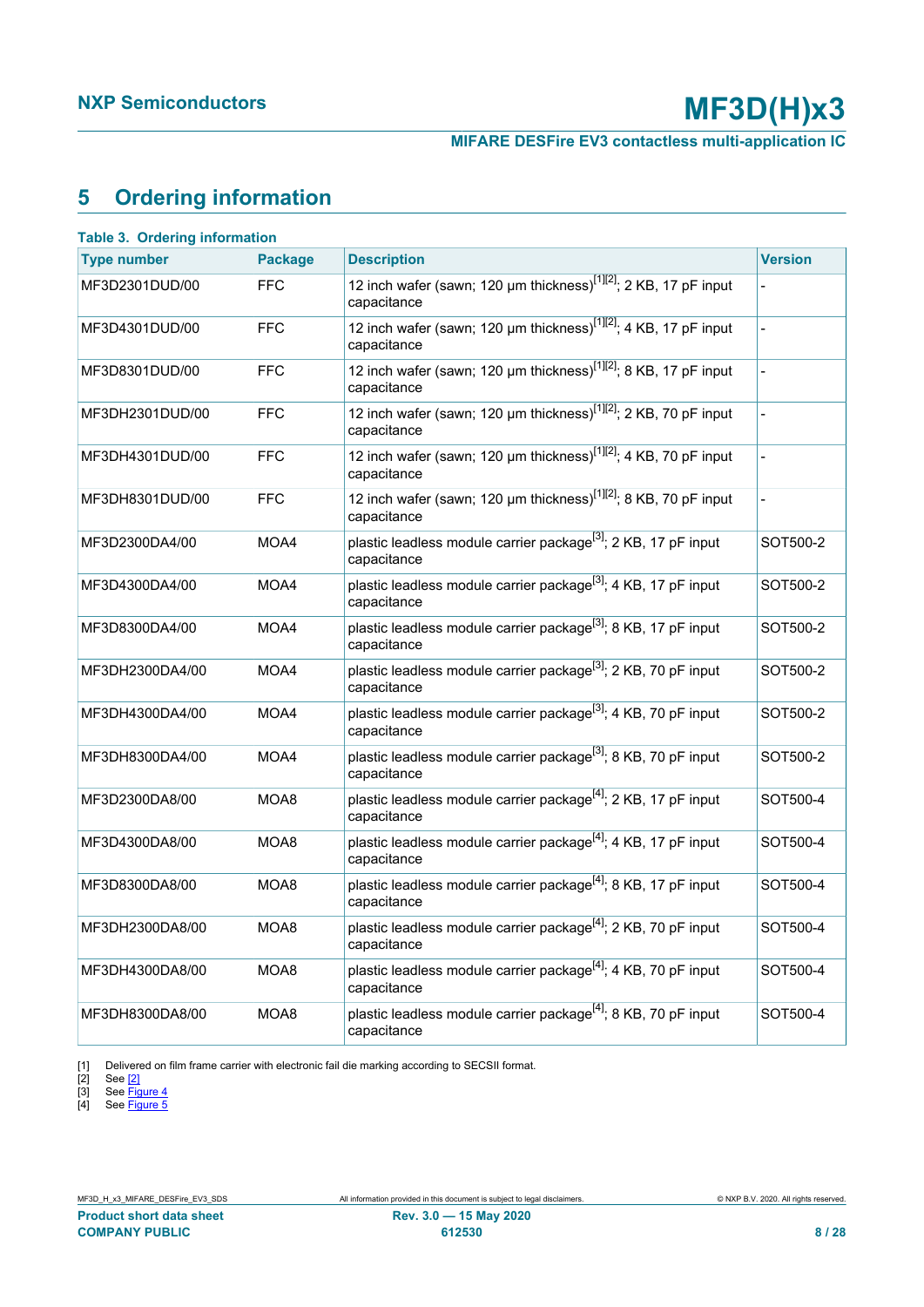**MIFARE DESFire EV3 contactless multi-application IC**

# <span id="page-8-1"></span>**6 Block diagram**

<span id="page-8-0"></span>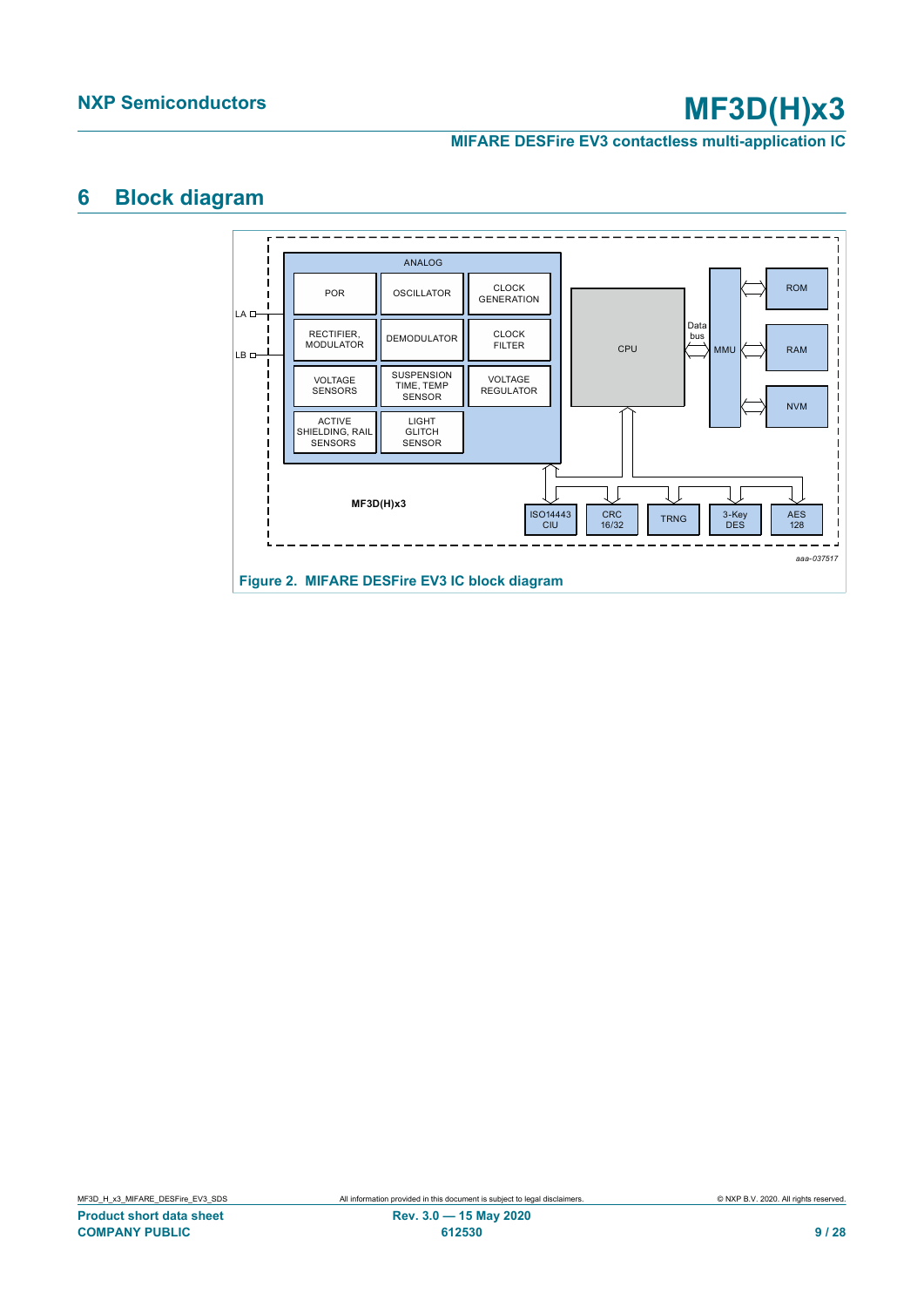# <span id="page-9-1"></span>**7 Functional description**

# **7.1 Introduction**

<span id="page-9-2"></span>MIFARE DESFire EV3 is a contactless multi-application smart card IC compliant with ISOIEC 14443A (part 1-4). The MIFARE DESFire EV3 operating system provides an offthe-shelf development platform for smart card application providers.

The memory organization of MIFARE DESFire EV3 is flexible and can be dynamically structured to fit into any application requirements. The application and file structure is shown in [Figure 3.](#page-9-0) Each application folder is a container of data files usable within a certain real world application (e.g. Transport ticketing). There are 5 file types available for data storage and 1 file type for storing Transaction MAC as detailed in [Section 7.6](#page-11-0).

Within the application folder, there is a set of keys and configuration settings dedicated for the application. The application owner can freely organize the file structure and security setting within his application. An adjacent application will not have access to its files as long as they do not possess the correct security rights. MIFARE DESFire EV3 also supports the ISO/IEC 7816-4 file structure and APDU.

At the PICC level, there is another set of keys and security settings for the PICC owner. The PICC owner will have the right to create or delete any application, but he will not have access to the application's files, unless he knows the application keys too.

<span id="page-9-0"></span>

### **Figure 3. MIFARE DESFire EV3 product-based application and file structure**

MIFARE DESFire EV3 supports confidential and integrity protected communication (see [Section 7.7\)](#page-11-1). Each MIFARE DESFire EV3 application can have its own cryptographic settings (i.e. 2TDEA, 3TDEA or AES) and secure messaging for communication. The D40 and EV1 secure messaging are included in the product for backward compatible support of existing installations. For new projects, the EV3 secure messaging is recommended.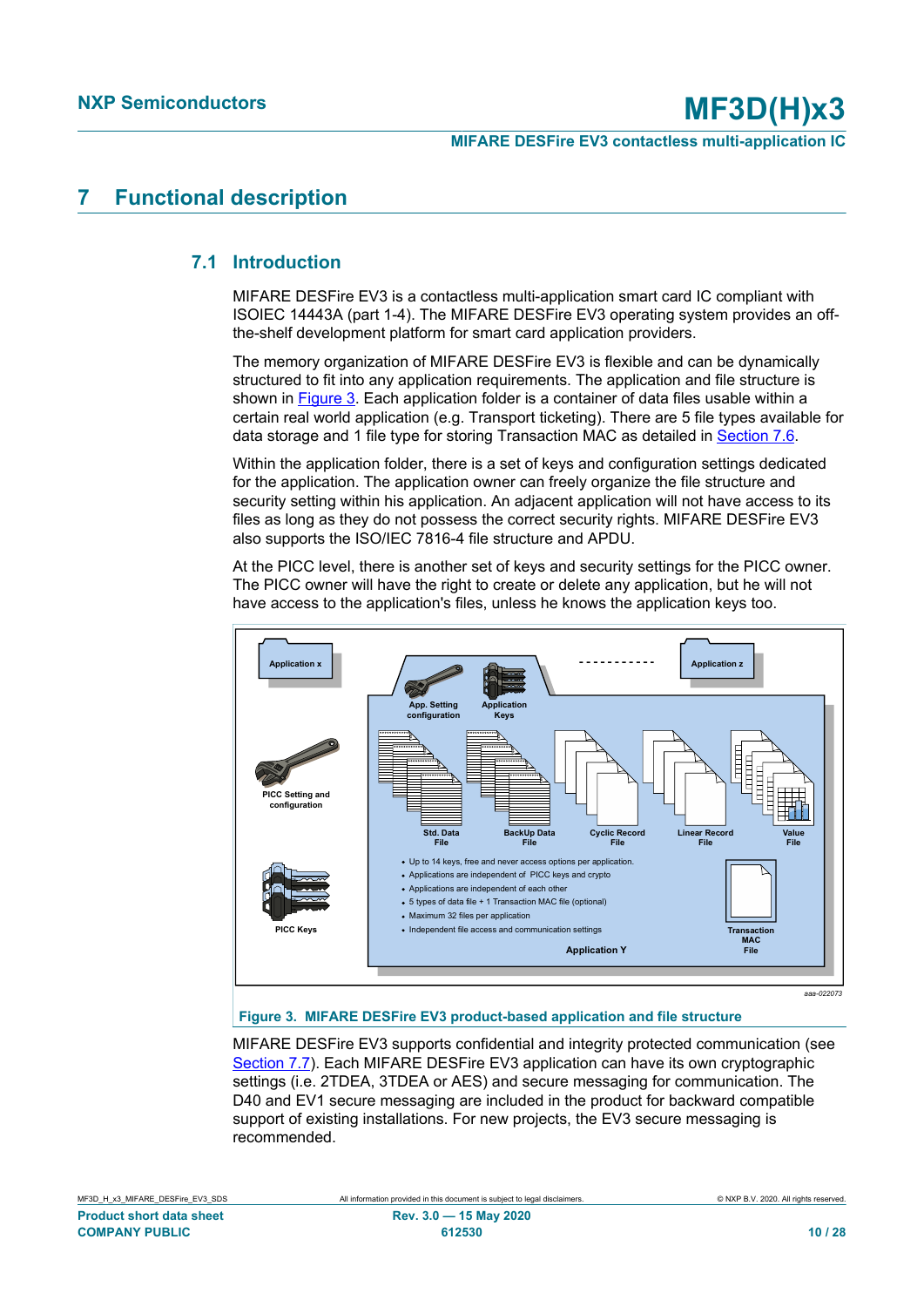MIFARE DESFire EV3 offers a transaction-oriented backup mechanism to prevent inconsistent updating of data storage across multiple files during a tearing situation. When transaction tearing occurs, either all data fields are updated or none is altered. MIFARE DESFire EV3 offers a new Transaction Timer feature which will prevent a Manin-the-Middle (MitM) attack where the attacker delays the conclusion of a transaction by keeping the card powered after it left the legitimate reader device.

Besides the application file structure support, MIFARE DESFire EV3 offers many optional features such as following:

- **•** Delegated Application Management (*MIsmartApp*) for giving rights to third-party application creation and management.
- **•** Multiple key set within an application with key rolling mechanism and key migration supported.
- **•** Shared files between two applications, supporting a single transaction over two applications at the same time.
- **•** Multiple keys for each access right of files.
- **•** Transaction MAC on application level, MACing the transacted data with a secret key on the card and served as a proof of transaction to the backend system.
- **•** Secure Dynamic Messaging (SDM) which is mirror as text into the NDEF message
- **•** Virtual Card Architecture providing a privacy protecting mechanism during card selection.
- **•** Proximity Check to prevent against relay attacks.
- **•** Originality Check for verification of genuine MIFARE DESFire EV3 product from NXP or its licensees.

The following chapters provide basic description of some functionality on MIFARE DESFire EV3. For a more detailed description of each functionality on MIFARE DESFire EV3, see [\[1\]](#page-21-1).

### **7.2 Contactless energy and data transfer**

<span id="page-10-0"></span>In the MIFARE product-based system, the MIFARE DESFire EV3 is connected to a coil consisting of a few turns embedded in a standard ISO/IEC smart card. A battery is not needed. When the card is positioned in the proximity of the PCD antenna, the high-speed RF communication interface allows data to be transmitted up to 848 kbit/s.

### <span id="page-10-1"></span>**7.3 Anti-collision**

An intelligent anti-collision mechanism allows more than one MIFARE DESFire EV3 in the field to be handled simultaneously. The anti-collision algorithm selects each MIFARE DESFire EV3 individually and ensures that the execution of a transaction with a selected MIFARE DESFire EV3 is performed correctly without data corruption resulting from other MIFARE DESFire EV3s in the field.

### **7.4 UID/serial number**

<span id="page-10-2"></span>The unique 7 byte (UID) is programmed into a locked part of the NV memory which is reserved for the manufacturer. Due to security and system requirements these bytes are write-protected after being programmed by the IC manufacturer at production time. According to ISO/IEC 14443-3 during the first anti-collision loop the cascade tag returns a value of 88h and also the first 3 bytes of the UID, UID0 to UID2 and BCC. The second anti-collision loop returns bytes UID3 to UID6 and BCC.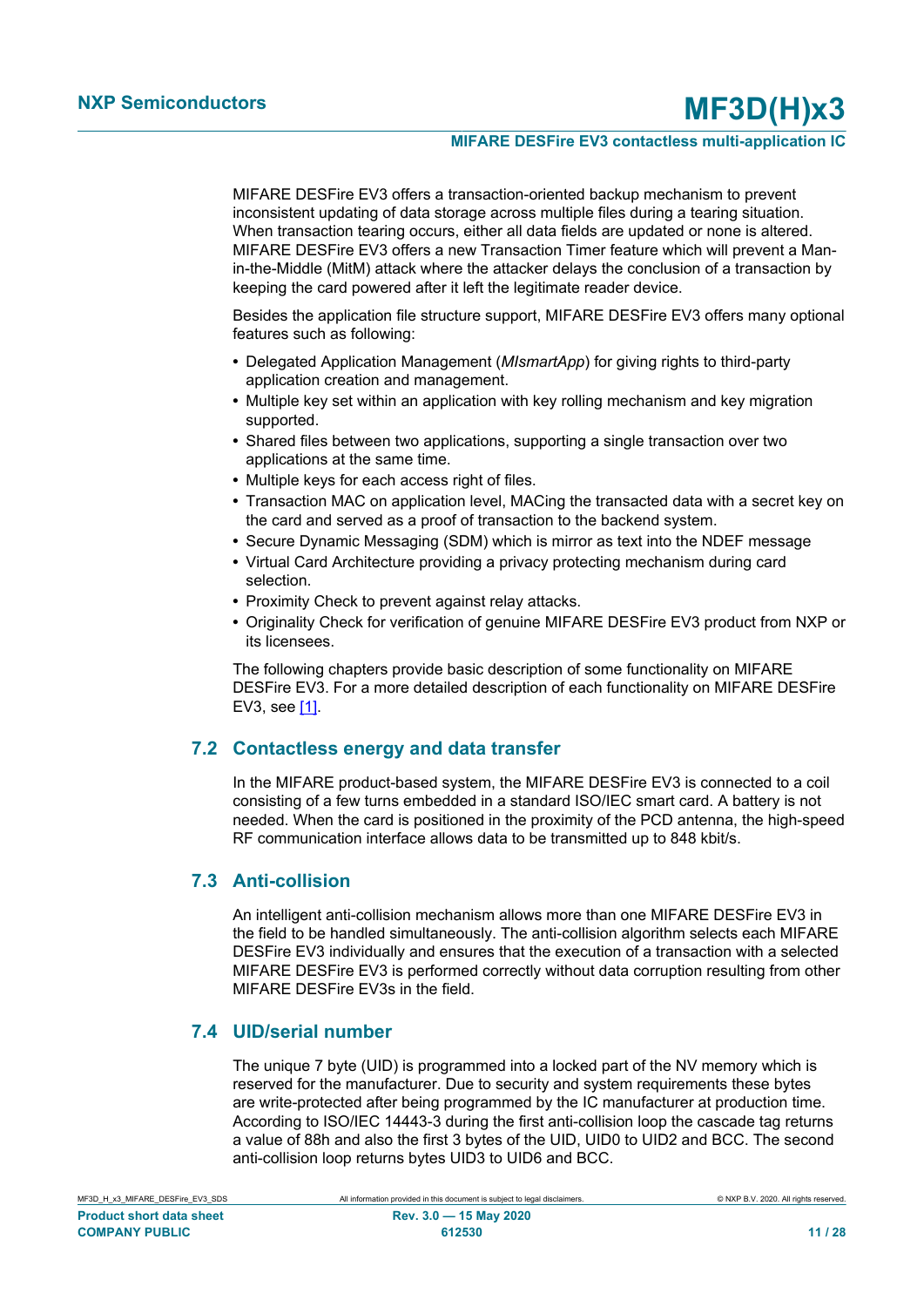UID0 holds the manufacturer ID for NXP (04h) according to ISO/IEC 14443-3 and ISO/ IEC 7816-6 AMD 1.

MIFARE DESFire EV3 also allows Random ID to be used. In this case, MIFARE DESFire EV3 only uses a single anti-collision loop. The 3 byte random number is generated after RF reset of the MIFARE DESFire EV3.

### **7.5 Memory organization**

<span id="page-11-2"></span>The NV memory is organized using a flexible file system. This file system allows multiple numbers of different applications on one MIFARE DESFire EV3. Each application can have multiple files. Every application is represented by its 3 bytes Application IDentifier (AID) and an optional ISO DF Name.

5 different data file types and 1 Transaction MAC file type are supported; see [Section](#page-11-0) [8.6.](#page-11-0)

A guideline to assign DESFire AIDs can be found in the application note *MIFARE Application Directory* (MAD); see [\[3\].](#page-21-2)

Each file can be created either at MIFARE DESFire EV3 initialization (card production/ card printing), at MIFARE DESFire EV3 personalization (vending machine) or in the field.

If a file or application becomes obsolete in operation, it can be permanently invalidated.

Commands which have impact on the file structure itself (e.g. creation or deletion of applications, change of keys) activate an automatic rollback mechanism, which protects the file structure from being corrupted.

If this rollback is necessary, it is done without user interaction before carrying out further commands. To ensure data integrity on application level, a transaction-oriented backup is implemented for all file types with backup. It is possible to mix file types with and without backup within one application.

# **7.6 Available file types**

<span id="page-11-0"></span>The files within an application can be any of the following types:

- **•** Standard data files
- **•** Backup data files
- **•** Value files with backup
- **•** Linear record files with backup
- **•** Cyclic record files with backup
- <span id="page-11-1"></span>**•** Transaction MAC file

### **7.7 Security**

The 7 byte UID is fixed, programmed into each device during production. It cannot be altered and ensures the uniqueness of each device.

The UID may be used to derive diversified keys for each ticket. Diversified MIFARE DESFire EV3 keys contribute to gain an effective anti-cloning mechanism and increase the security of the original key.

Prior to data transmission a mutual three-pass authentication can be done between MIFARE DESFire EV3 and PCD depending on the configuration employing either 56-bit DES (single DES, DES), 112-bit DES (triple DES, 3DES), 168-bit DES (3 key triple DES,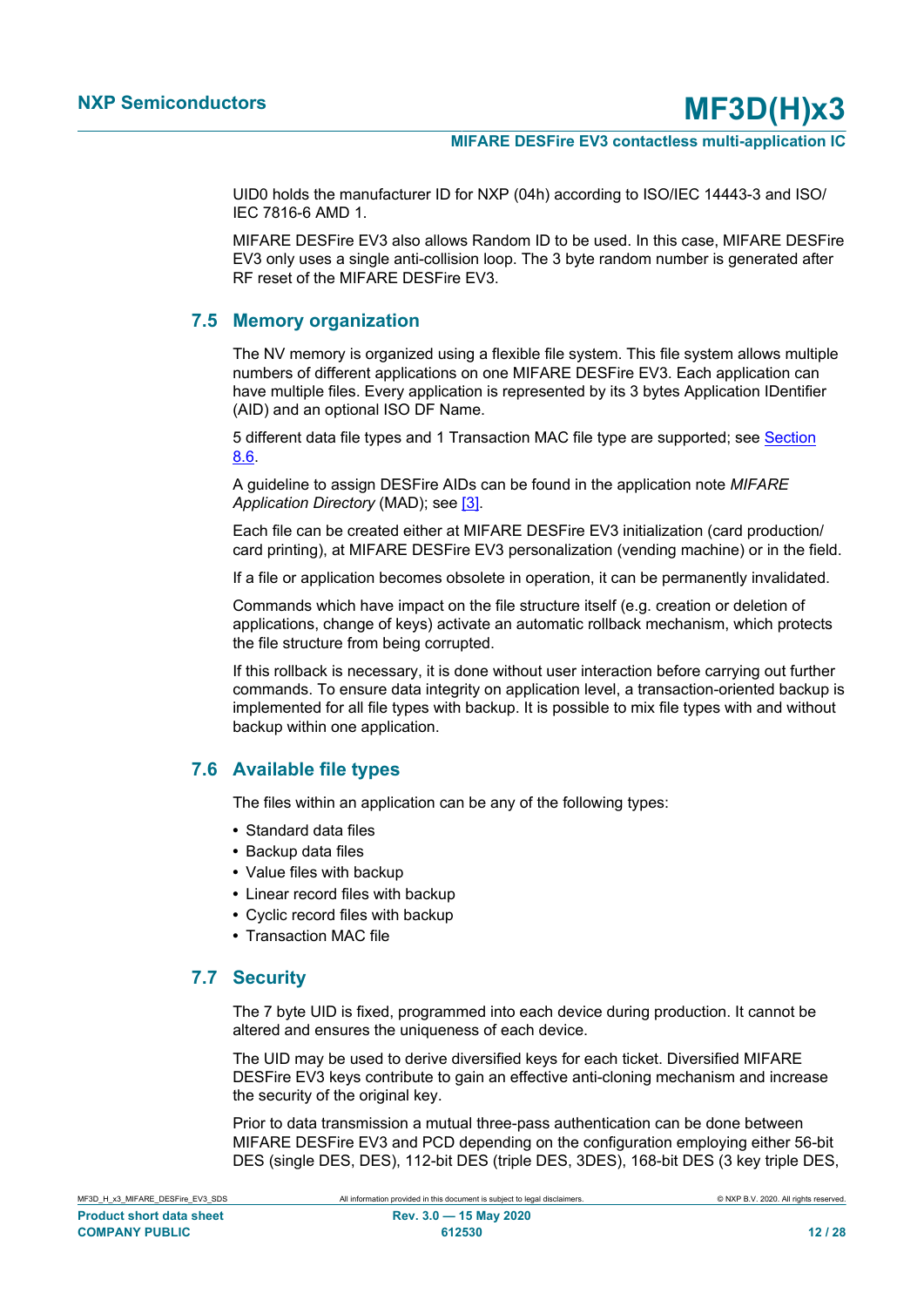#### **MIFARE DESFire EV3 contactless multi-application IC**

3K3DES) or AES. During the authentication, the level of security of all further commands during the session is set. In addition, the communication settings of the file/application result in the following options of secure communication between MIFARE DESFire EV3 and PCD:

- **•** Plain data transfer (only possible within the backwards-compatible mode to MF3ICD40 and EV2 secure messaging)
- **•** Plain data transfer with cryptographic checksum (MAC): Authentication with backwards-compatible mode to MF3ICD40: 4 byte MAC; All other authentications based on DES/3DES/AES: 8 byte CMAC
- **•** Encrypted data transfer (secured by CRC before encryption): Authentication with backwards-compatible mode to MF3ICD40: A 16-bit CRC is calculated over the stream and attached. The resulting stream is encrypted using the chosen cryptographic method. All other authentications-based DES/3DES/AES: A 32-bit CRC is calculated over the stream and attached. The resulting stream is encrypted using the chosen cryptographic method. A cryptographic checksum (CMAC) will also be attached when using EV2 secure messaging.

Find more information on the security concept of the product in  $[1]$ . Be aware not all levels of security are recommended. For new design, the EV2 secure messaging is recommended.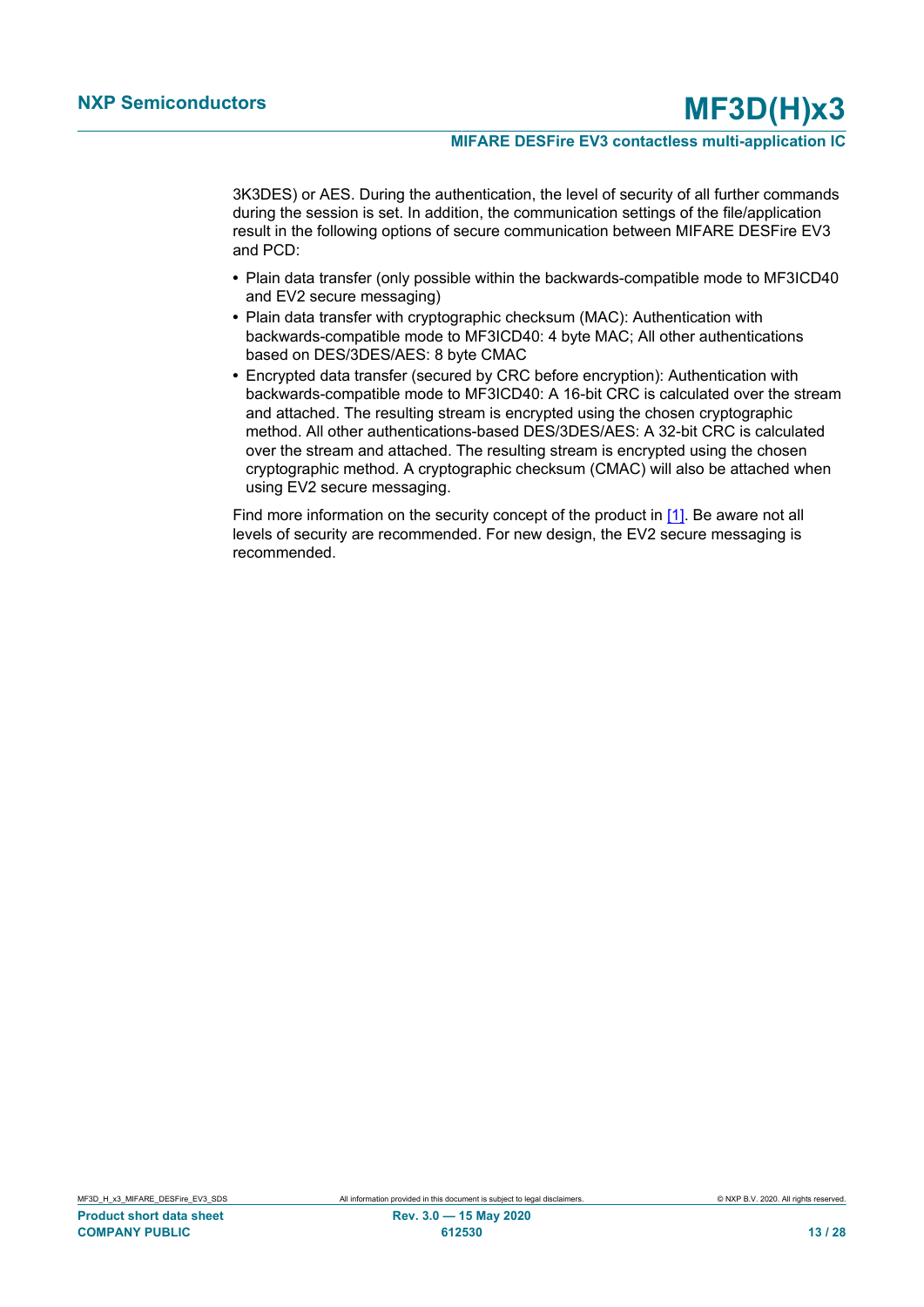# <span id="page-13-3"></span>**8 DESFire command set**

This section contains an overview of MF3D(H)x3 command code. A detailed description of all commands is provided in  $[1]$ .

## <span id="page-13-4"></span>**8.1 Secure Messaging Commands**

#### <span id="page-13-0"></span>**Table 4. Secure messaging commands overview**

| <b>Command</b>          | <b>Description</b>                                                                                                                                                                                                                 |
|-------------------------|------------------------------------------------------------------------------------------------------------------------------------------------------------------------------------------------------------------------------------|
| Authenticate            | Authentication as it was already supported by D40. Only for<br>KeyType.2TDEA keys. Note that the PICC only performs encryption<br>operations. After this authentication, the D40 backwards compatible<br>secure messaging is used. |
| AuthenticatelSO         | Authentication as already supported by DESFire EV1. Only for<br>KeyType.2TDEA or KeyType.3TDEA keys. After this authentication,<br>EV1 backwards compatible secure messaging is used.                                              |
| AuthenticateAES         | Authentication as already supported by DESFire EV1. Only for<br>KeyType.AES keys. After this authentication, EV1 backwards<br>compatible secure messaging is used.                                                                 |
| AuthenticateEV2First    | Authentication for KeyType.AES keys. After this authentication, EV2<br>secure messaging is used. This authentication is intended to be the<br>first in a transaction.                                                              |
| AuthenticateEV2NonFirst | Authentication for KeyType.AES keys. After this authentication,<br>EV2 secure messaging is used. This authentication is intended for<br>any subsequent authentication after Cmd.AuthenticateEV2First in a<br>transaction.          |

# <span id="page-13-5"></span>**8.2 Memory and Configuration Management Commands**

<span id="page-13-1"></span>

|  |  | Table 5. Memory and configuration management commands overview |  |  |  |
|--|--|----------------------------------------------------------------|--|--|--|
|--|--|----------------------------------------------------------------|--|--|--|

| <b>Command</b>   | <b>Description</b>                                                                                                                                                                            |
|------------------|-----------------------------------------------------------------------------------------------------------------------------------------------------------------------------------------------|
| FreeMem          | Returns the free memory available on the card                                                                                                                                                 |
| Format           | At PICC level, all applications and files are deleted. At application<br>level (only for delegated applications), all files are deleted. The<br>deleted memory is released and can be reused. |
| SetConfiguration | Configures the card and pre personalizes the card with a<br>key, defines if the UID or the random ID is sent back during<br>communication setup and configures the ATS string.                |
| GetVersion       | Returns manufacturing related data of the PICC.                                                                                                                                               |
| GetCardUID       | Returns the UID.                                                                                                                                                                              |

### **8.3 Key Management Commands**

#### <span id="page-13-6"></span><span id="page-13-2"></span>**Table 6. Key management commands overview**

| <b>Command</b> | <b>Description</b>                                                                                                         |
|----------------|----------------------------------------------------------------------------------------------------------------------------|
| ChangeKey      | Changes any key stored on the PICC.                                                                                        |
| ChangeKeyEV2   | Depending on the currently selected AID, this command updates a<br>key of the PICC or of one specified application keyset. |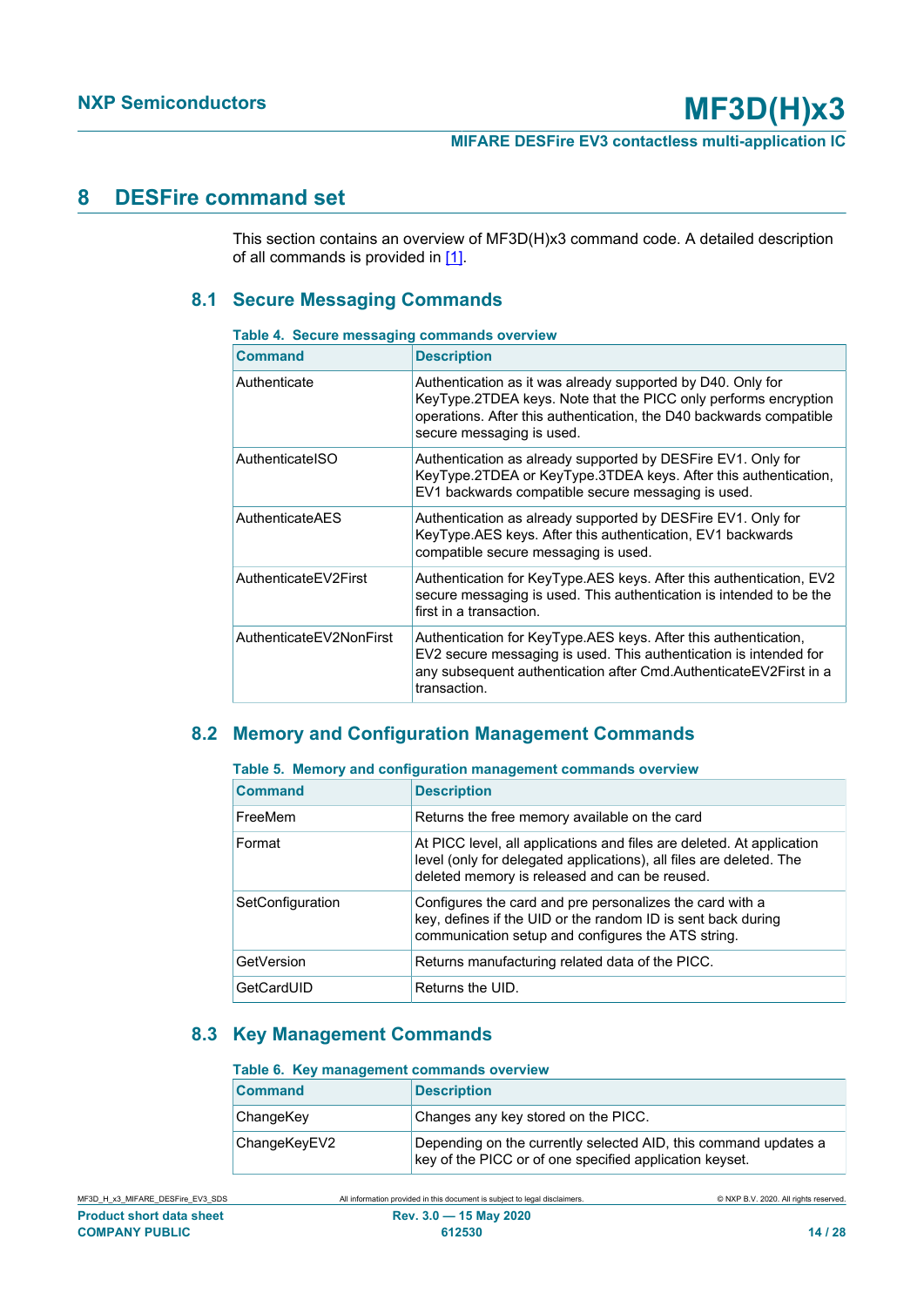# **MIFARE DESFire EV3 contactless multi-application IC**

| <b>Command</b>    | <b>Description</b>                                                                              |
|-------------------|-------------------------------------------------------------------------------------------------|
| InitializeKeySet  | Depending on the currently selected application, initialize the key set<br>with specific index. |
| FinalizeKeySet    | Within the currently selected application, finalize the key set with<br>specified number        |
| RollKeySet        | Within the currently selected application, roll to the key set with<br>specified number         |
| GetKeySettings    | Gets information on the PICC and application master key settings.                               |
| ChangeKeySettings | Changes the master key settings on PICC and application level.                                  |
| GetKeyVersion     | Reads out the current key version of any key stored on the PICC.                                |

### **8.4 Application Management Commands**

### <span id="page-14-2"></span><span id="page-14-0"></span>**Table 7. Application management commands overview**

| <b>Command</b>             | <b>Description</b>                                                                                                                                                                                       |
|----------------------------|----------------------------------------------------------------------------------------------------------------------------------------------------------------------------------------------------------|
| CreateApplication          | Creates new applications on the PICC. The application is initialized<br>according to the given settings. The application keys of the active<br>key set are initialized with the Default Application Key. |
| <b>DeleteApplication</b>   | Permanently deactivates applications on the PICC.                                                                                                                                                        |
| CreateDelegatedApplication | Creates delegated applications on the PICC with limited memory<br>consumption.                                                                                                                           |
| SelectApplication          | Selects one specific application for further access.                                                                                                                                                     |
| GetApplicationIDs          | Returns the Application IDentifiers of all applications on a PICC.                                                                                                                                       |
| GetDFNames                 | Returns the DF names                                                                                                                                                                                     |
| GetDelegatedInfo           | Returns the DAMSlotVersion and QuotaLimit of a target DAM slot<br>on the card.                                                                                                                           |

# **8.5 File Management Commands**

#### <span id="page-14-3"></span><span id="page-14-1"></span>**Table 8. File management commands overview**

| <b>Command</b>         | <b>Description</b>                                                                                                                                                                                                                                                             |
|------------------------|--------------------------------------------------------------------------------------------------------------------------------------------------------------------------------------------------------------------------------------------------------------------------------|
| CreateStdDataFile      | Creates files for the storage of plain unformatted user data within an<br>existing application on the PICC.                                                                                                                                                                    |
| CreateBackupDataFile   | Creates files for the storage of plain unformatted user data within an<br>existing application on the PICC, additionally supporting the feature<br>of an integrated backup mechanism.                                                                                          |
| CreateValueFile        | Creates files for the storage and manipulation of 32bit signed integer<br>values within an existing application on the PICC.                                                                                                                                                   |
| CreateLinearRecordFile | Creates files for multiple storages of structural similar data, for<br>example for loyalty programs, within an existing application on the<br>PICC. Once the file is filled completely with data records, further<br>writing to the file is not possible unless it is cleared. |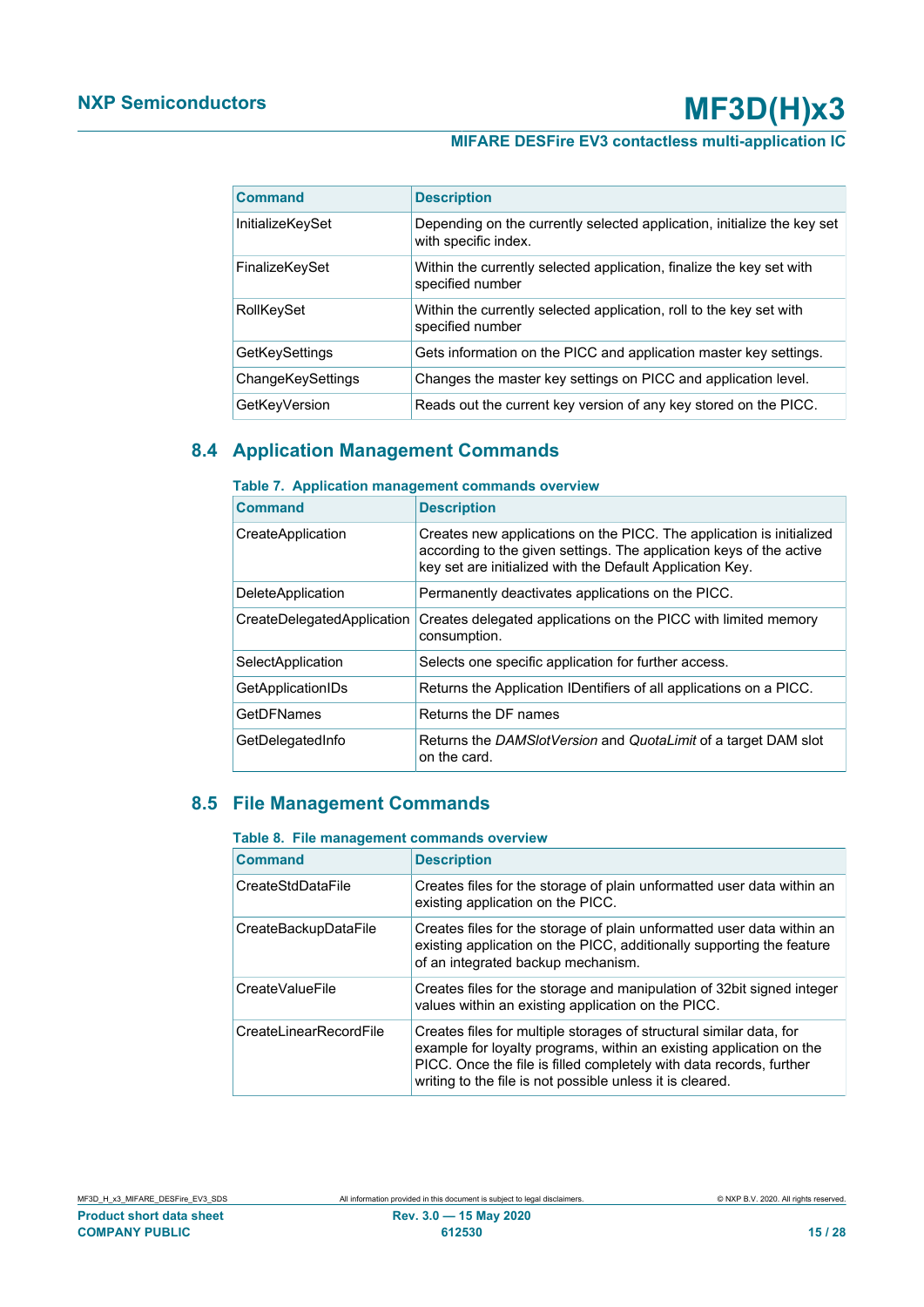# **MIFARE DESFire EV3 contactless multi-application IC**

| Command                  | <b>Description</b>                                                                                                                                                                                                                                                                                                                               |
|--------------------------|--------------------------------------------------------------------------------------------------------------------------------------------------------------------------------------------------------------------------------------------------------------------------------------------------------------------------------------------------|
| CreateCyclicRecordFile   | Creates files for multiple storages of structural similar data, for<br>example for logging transactions, within an existing application<br>on the PICC. Once the file is filled completely with data records,<br>the PICC automatically overwrites the oldest record with the latest<br>written one. This wrap is fully transparent for the PCD. |
| CreateTransactionMACFile | Creates a Transaction MAC File and enables the Transaction MAC<br>feature for the targeted application.                                                                                                                                                                                                                                          |
| <b>DeleteFile</b>        | Permanently deactivates a file within the file directory of the currently<br>selected application.                                                                                                                                                                                                                                               |
| GetFileIDs               | Returns the File IDentifiers of all active files within the currently<br>selected application.                                                                                                                                                                                                                                                   |
| GetISOFileIDs            | Get back the ISO File ID.                                                                                                                                                                                                                                                                                                                        |
| GetFileSettings          | Get information on the properties of a specific file.                                                                                                                                                                                                                                                                                            |
| ChangeFileSettings       | Changes the access parameters of an existing file.                                                                                                                                                                                                                                                                                               |

# **8.6 Data Management Commands**

#### <span id="page-15-2"></span><span id="page-15-0"></span>**Table 9. Data management commands overview**

| Command            | <b>Description</b>                                                                                                      |
|--------------------|-------------------------------------------------------------------------------------------------------------------------|
| ReadData           | Reads data from FileType.StandardData or FileType.BackupData.                                                           |
| WriteData          | Writes data to FileType.StandardData or FileType.BackupData                                                             |
| GetValue           | Reads the currently stored value from FileType. Value.                                                                  |
| Credit             | Increases a value stored in a FileType. Value.                                                                          |
| Debit              | Decreases a value stored in a FileType. Value.                                                                          |
| LimitedCredit      | Allows a limited increase of a value stored in a FileType. Value<br>without having full Credit permissions to the file. |
| <b>ReadRecords</b> | Reads out a set of complete records from a FileType.CyclicRecord<br>or FileType.LinearRecord.                           |
| WriteRecord        | Writes data to a record in a FileType.CyclicRecord or<br>FileType.LinearRecord.                                         |
| UpdateRecord       | Updates data of an existing record in a FileType.LinearRecord or<br>FileType.CyclicRecord file.                         |
| ClearRecordFile    | Resets a FileType.LinearRecord or FileType.CyclicRecord to empty<br>state.                                              |

# **8.7 Transaction Management Commands**

#### <span id="page-15-3"></span><span id="page-15-1"></span>**Table 10. Transaction management commands overview**

| <b>Command</b>    | <b>Description</b>                                                                                                                                           |
|-------------------|--------------------------------------------------------------------------------------------------------------------------------------------------------------|
| CommitTransaction | Validates all previous write access' on FileType. BackupData,<br>FileType.Value, FileType.LinearRecord and FileType.CyclicRecord<br>within one application.  |
| AbortTransaction  | Invalidates all previous write access' on FileType.BackupData,<br>FileType.Value, FileType.LinearRecord and FileType.CyclicRecord<br>within one application. |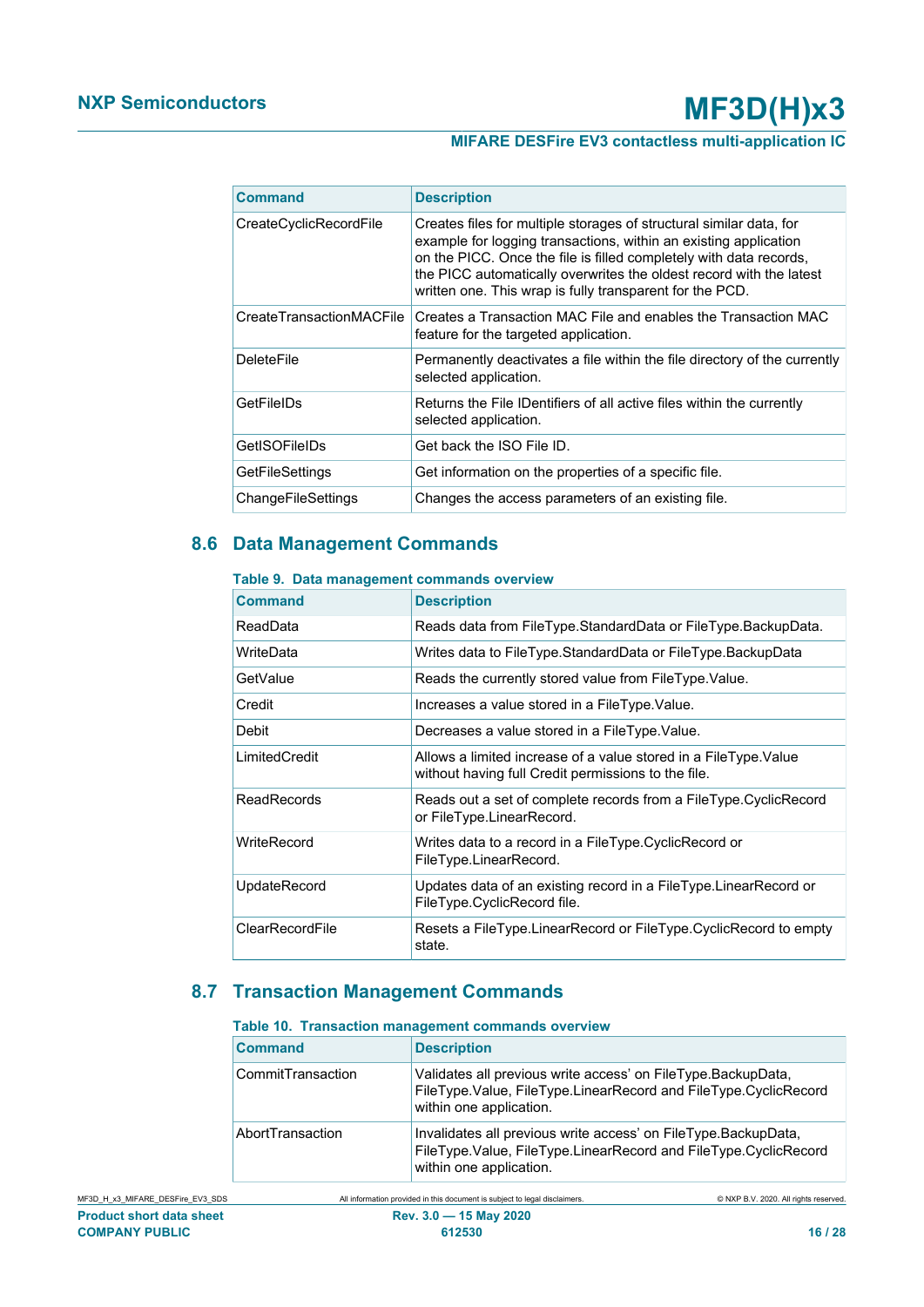### **MIFARE DESFire EV3 contactless multi-application IC**

| <b>Command</b> | <b>Description</b>                                                                                                                         |
|----------------|--------------------------------------------------------------------------------------------------------------------------------------------|
| CommitReaderID | Commits a ReaderID for the ongoing transaction. This will allow a<br>backend to identify the attacking merchant in case of fraud detected. |

# <span id="page-16-4"></span>**8.8 ISO/IEC 7816-4 Standard Commands**

#### <span id="page-16-0"></span>**Table 11. ISO/IEC 7816-4 support commands overview**

| <b>Command</b>                 | <b>Description</b>                                                                               |
|--------------------------------|--------------------------------------------------------------------------------------------------|
| <b>ISOSelectFile</b>           | Selects either the PICC level, a DESFire application or a DESFire<br>file within an application. |
| <b>ISOReadBinary</b>           | Read data from FileType.StandardData and FileType.BackupData<br>files.                           |
| <b>ISOUpdateBinary</b>         | Write data to FileType.StandardData and FileType.BackupData files.                               |
| <b>ISOReadRecord</b>           | Read data from FileType.LinearRecord and FileType.CyclicRecord<br>files.                         |
| <b>ISOAppendRecord</b>         | Write a new record to FileType.LinearRecord and<br>FileType.CyclicRecord files.                  |
| <b>ISOGetChallenge</b>         | To initiate a ISO/IEC 7816-4 authentication                                                      |
| <b>ISOExternalAutheticate</b>  | Authenticate the PCD during a ISO/IEC 7816-4 authentication                                      |
| <b>ISOInternalAuthenticate</b> | Authenticate the PICC during a ISO/IEC 7816-4 authentication                                     |

### **8.9 Virtual Card Commands**

#### <span id="page-16-5"></span><span id="page-16-1"></span>**Table 12. Virtual Card commands overview**

| <b>Command</b>                 | <b>Description</b>                        |
|--------------------------------|-------------------------------------------|
| <b>ISOSelect</b>               | Select VC with the given IID.             |
| <b>ISOExternalAuthenticate</b> | Authenticate PCD before accessing the VC. |

### **8.10 Proximity Check Commands**

#### <span id="page-16-6"></span><span id="page-16-2"></span>**Table 13. Proximity Check commands overview**

| <b>Command</b> | <b>Description</b>                                      |
|----------------|---------------------------------------------------------|
| PreparePC      | Prepare for the Proximity Check                         |
| ProximityCheck | Perform the precise measurement for the Proximity Check |
| VerifyPC       | Verify the Proximity Check                              |

# **8.11 Originality Check Commands**

#### <span id="page-16-7"></span><span id="page-16-3"></span>**Table 14. Originality Check commands overview**

| <b>Command</b> | <b>Description</b>                           |
|----------------|----------------------------------------------|
| Read_Sig       | Retrieve the ECC originality check signature |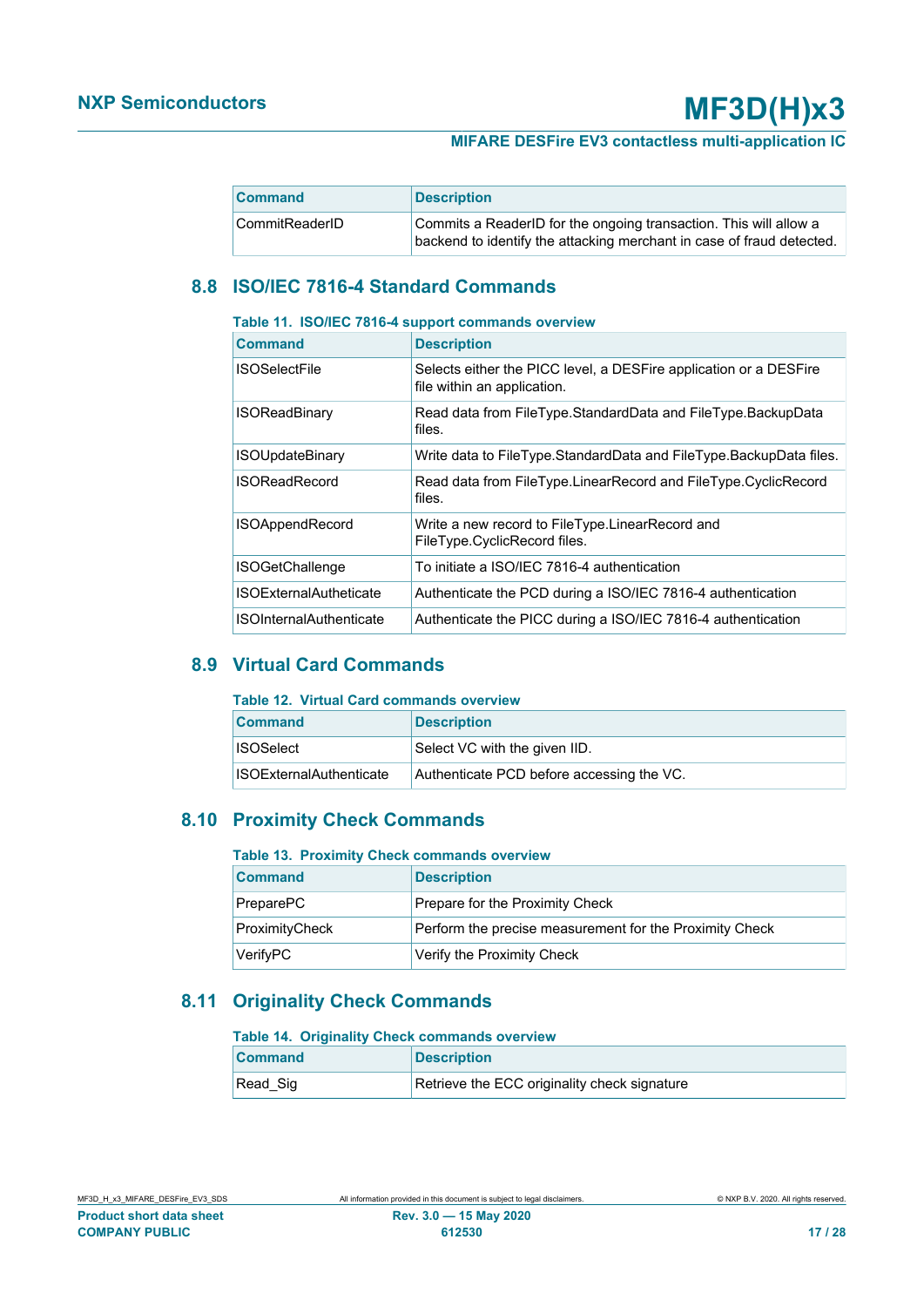# <span id="page-17-4"></span><span id="page-17-1"></span><span id="page-17-0"></span>**9 Limiting values**

# <span id="page-17-3"></span><span id="page-17-2"></span>**Table 15. Limiting values [\[1\]](#page-17-0)[\[2\]](#page-17-1)**

*In accordance with the Absolute Maximum Rating System (IEC 60134).*

| <b>Symbol</b>    | Parameter                       | <b>Conditions</b> | <b>Min</b> | <b>Max</b> | <b>Unit</b> |
|------------------|---------------------------------|-------------------|------------|------------|-------------|
| $P_{d,max}$      | maximum power dissipation       |                   |            | 240        | mW          |
| $I_{LA-LB,max}$  | maximum input current at LA/LB  |                   |            | 86         | mA          |
| $T_{\text{stg}}$ | storage temperature             |                   | -55        | 125        | $^{\circ}C$ |
| l <sub>amb</sub> | ambient temperature             |                   | $-25$      | 85         | °C          |
| $V_{ESD}$        | electrostatic discharge voltage | $[3]$             |            | 4          | kV          |

[1] Stresses above one or more of the limiting values may cause permanent damage to the device

[2] Exposure to limiting values for extended periods may affect device reliability

[3] ANSI/ESDA/JEDEC JS-001; Human body model: C = 100 pF, R = 1.5 kΩ

#### **CAUTION**



This device is sensitive to ElectroStatic Discharge (ESD). Observe precautions for handling electrostatic sensitive devices. Such precautions are described in the *ANSI/ESD S20.20, IEC/ST 61340-5, JESD625-A* or equivalent standards.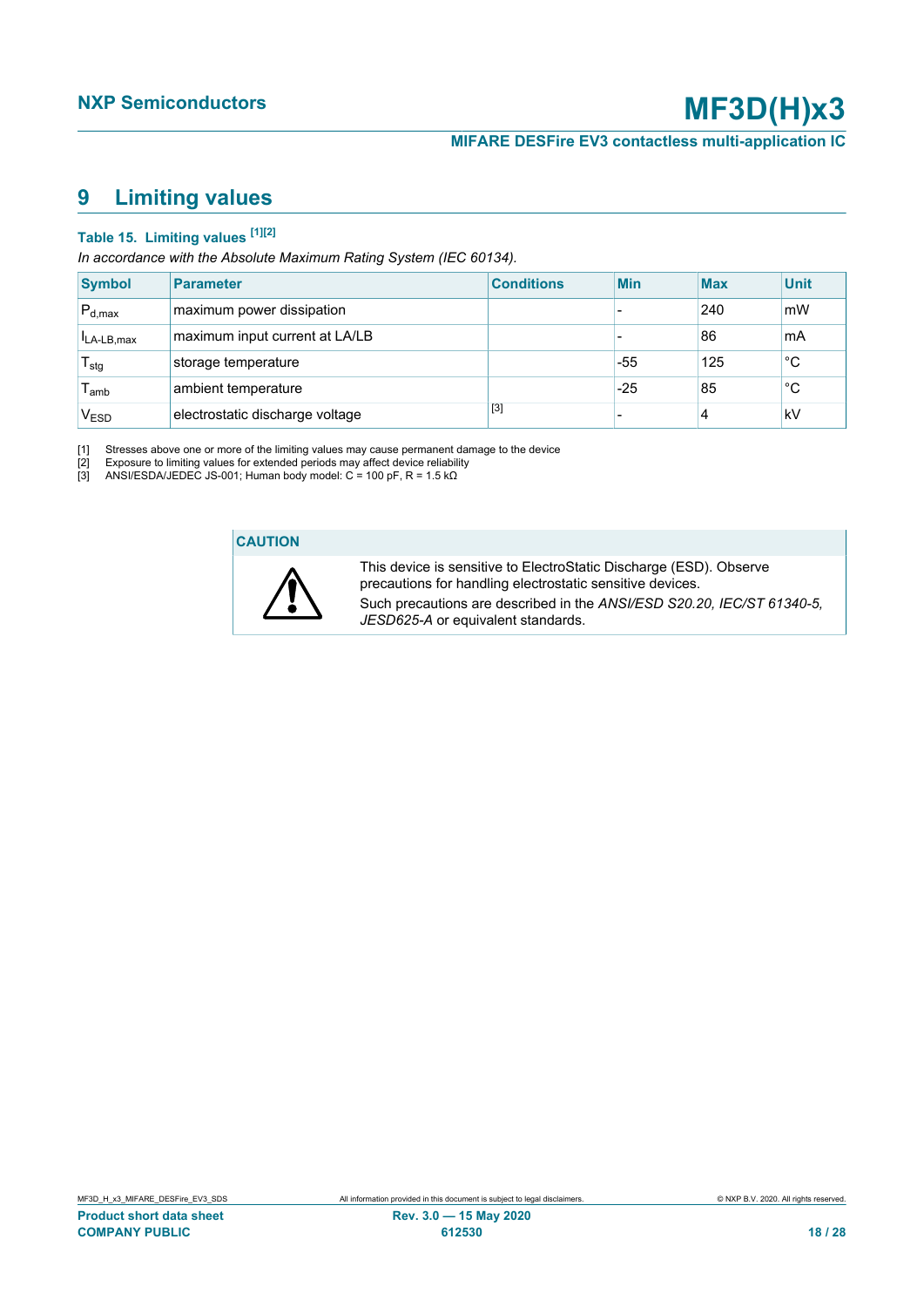**MIFARE DESFire EV3 contactless multi-application IC**

# <span id="page-18-1"></span>**10 Package outline**

<span id="page-18-0"></span>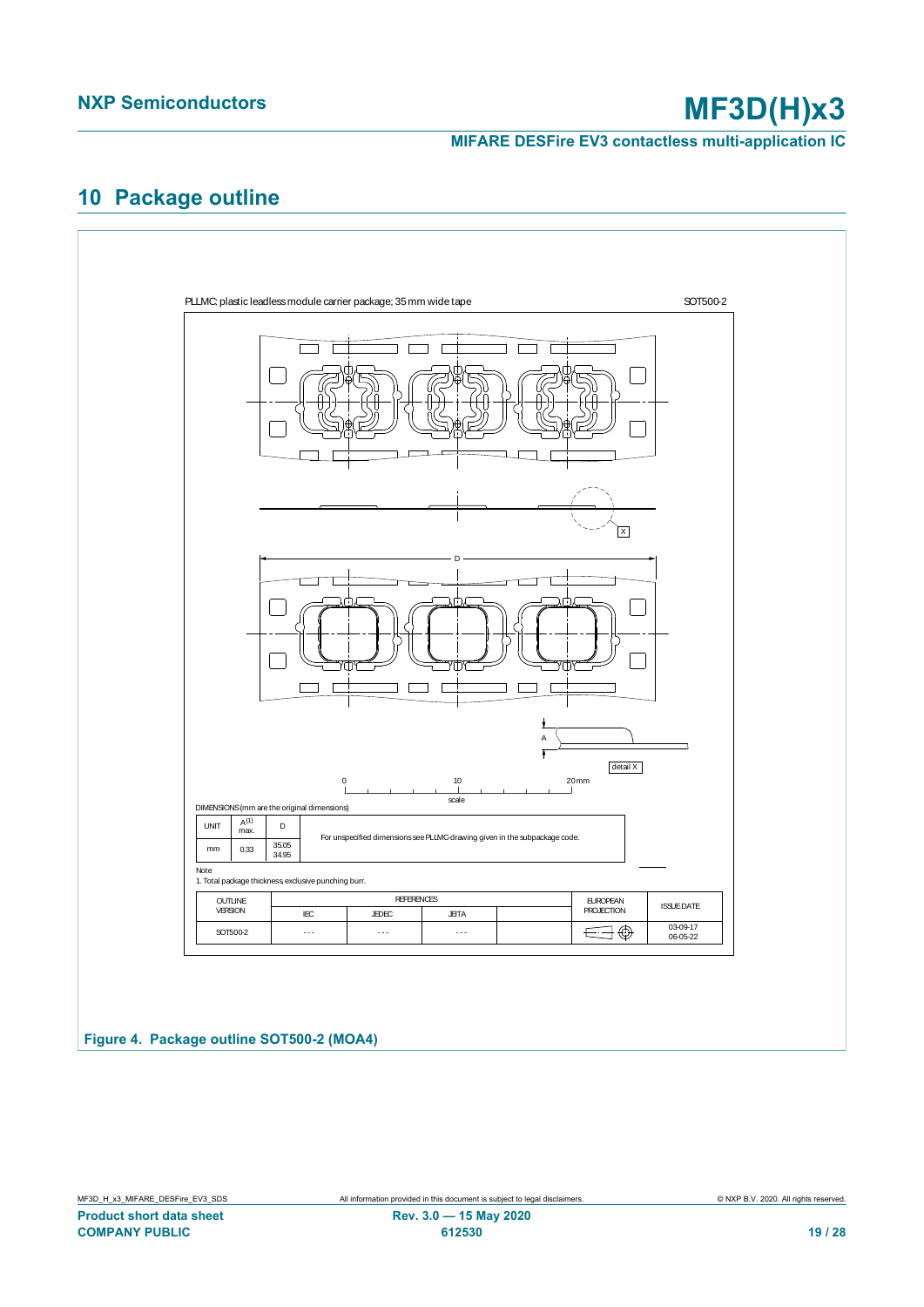#### **MIFARE DESFire EV3 contactless multi-application IC**

<span id="page-19-0"></span>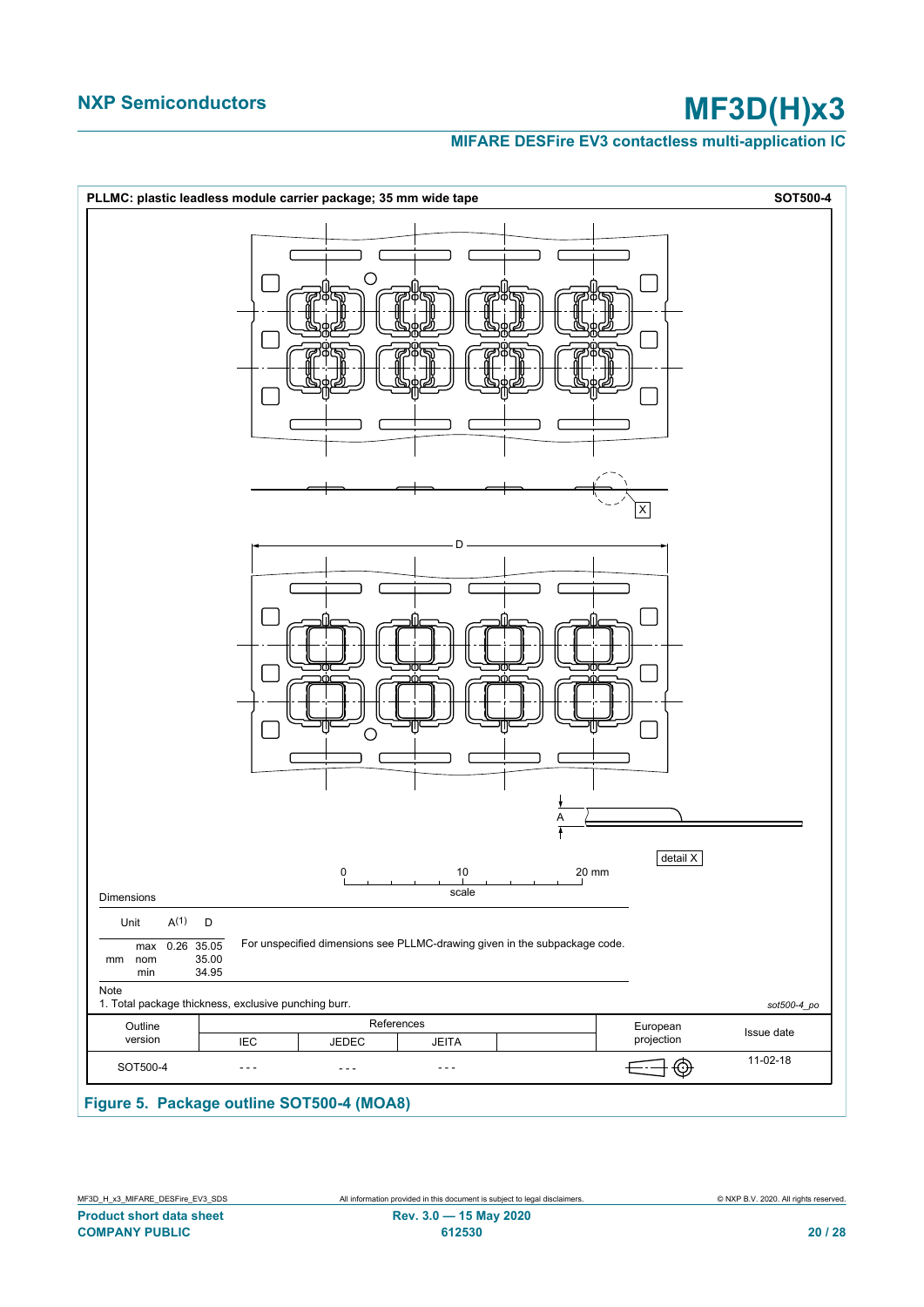**MIFARE DESFire EV3 contactless multi-application IC**

# <span id="page-20-1"></span>**11 Abbreviations**

<span id="page-20-0"></span>

| <b>Table 16. Abbreviations</b> |                                                     |  |  |
|--------------------------------|-----------------------------------------------------|--|--|
| <b>Acronym</b>                 | <b>Description</b>                                  |  |  |
| <b>AES</b>                     | <b>Advanced Encryption Standard</b>                 |  |  |
| <b>AID</b>                     | <b>Application IDentifier</b>                       |  |  |
| APDU                           | Application Protocol Data Unit                      |  |  |
| <b>ATS</b>                     | Answer to Select                                    |  |  |
| CC                             | Common Criteria                                     |  |  |
| <b>CMAC</b>                    | <b>Cryptic Message Authentication Code</b>          |  |  |
| <b>CRC</b>                     | <b>Cyclic Redundancy Check</b>                      |  |  |
| <b>DES</b>                     | <b>Digital Encryption Standard</b>                  |  |  |
| DF                             | Dedicated File                                      |  |  |
| EAL                            | <b>Evaluation Assurance Level</b>                   |  |  |
| <b>EEPROM</b>                  | Electrically Erasable Programmable Read-Only Memory |  |  |
| <b>FWT</b>                     | Frame Waiting Time                                  |  |  |
| ID                             | <b>IDentifier</b>                                   |  |  |
| <b>INS</b>                     | Instructions                                        |  |  |
| <b>LCR</b>                     | inductance, Capacitance, Resistance                 |  |  |
| <b>MAC</b>                     | Message Authentication Code                         |  |  |
| <b>MAD</b>                     | <b>MIFARE Application Directory</b>                 |  |  |
| <b>NV</b>                      | Non-Volatile Memory                                 |  |  |
| <b>PCD</b>                     | <b>Proximity Coupling Device</b>                    |  |  |
| <b>PPS</b>                     | <b>Protocol Parameter Selection</b>                 |  |  |
| <b>RATS</b>                    | <b>Request Answer To Select</b>                     |  |  |
| <b>REQA</b>                    | <b>Request Answer</b>                               |  |  |
| <b>RF</b>                      | Radio Frequency                                     |  |  |
| <b>UID</b>                     | Unique IDentifier                                   |  |  |
| <b>WTX</b>                     | Waiting Time eXtension                              |  |  |
| <b>WUPA</b>                    | Wake Up Protocol A                                  |  |  |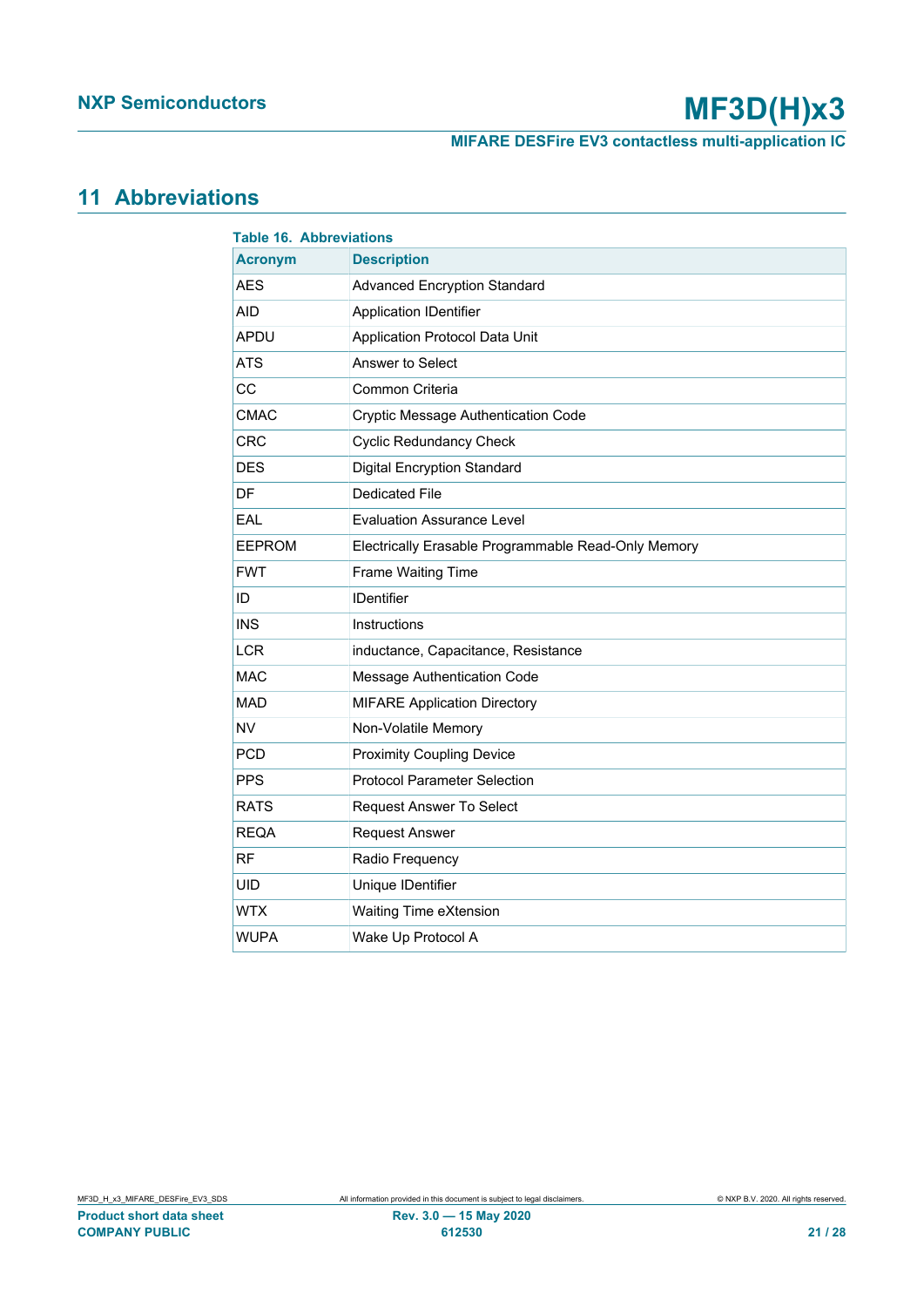**MIFARE DESFire EV3 contactless multi-application IC**

# <span id="page-21-3"></span>**12 References**

- <span id="page-21-1"></span>[1] Data sheet *MF3D(H)x3 MIFARE DESFire EV3 Product data sheet*, document number: 4870\*\*<sup>1</sup>.
- <span id="page-21-0"></span>[2] Data sheet *MF3D(H)x3 Wafer specification*, document number: 5808\*\*.
- <span id="page-21-2"></span>[3] Application note *MIFARE Application Directory*, document number: 0018\*\*.

<sup>1</sup> \*\* ... BU-ID document version number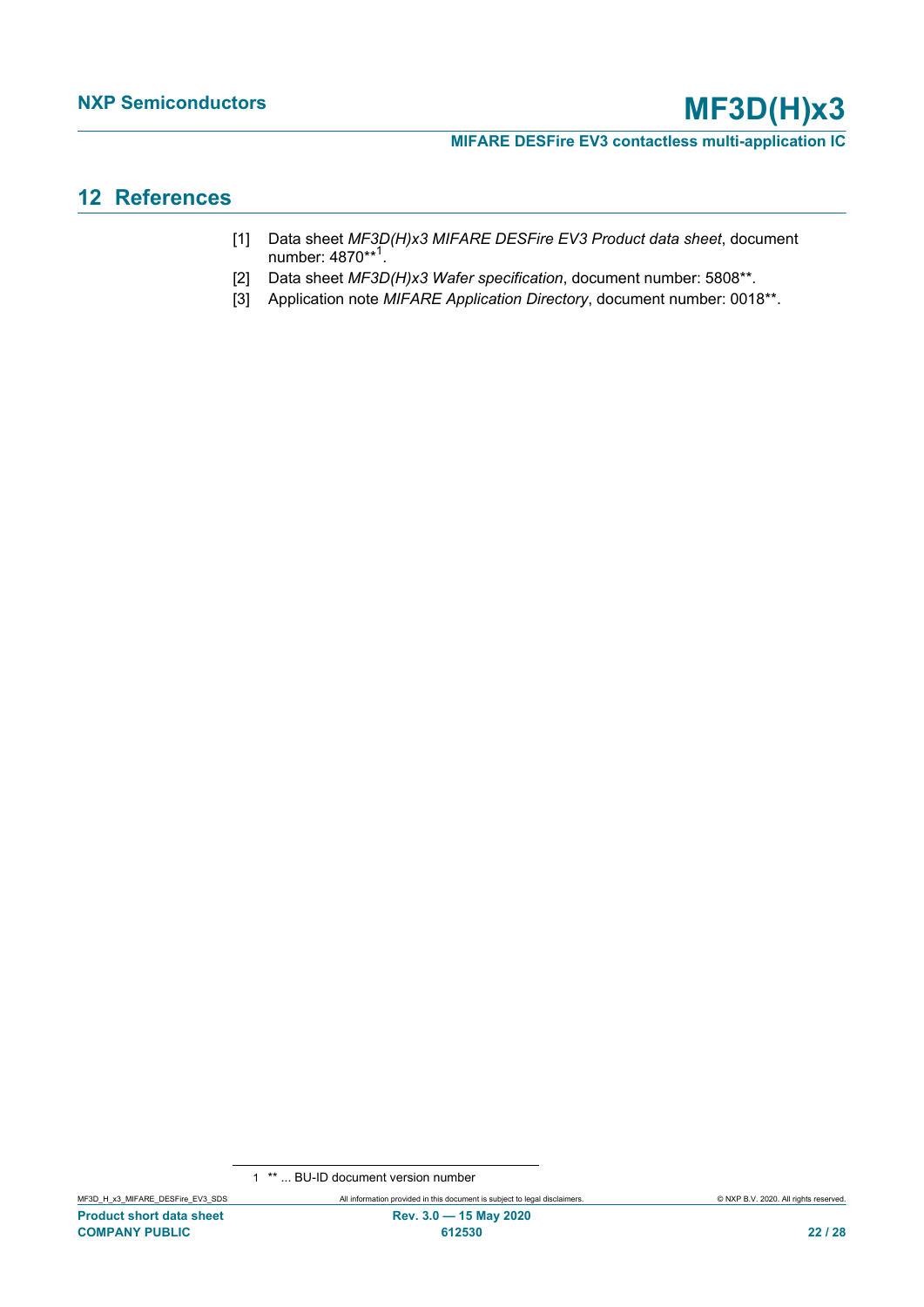# <span id="page-22-1"></span>**13 Revision history**

<span id="page-22-0"></span>

| <b>Table 17. Revision history</b> |              |                            |                                 |  |  |
|-----------------------------------|--------------|----------------------------|---------------------------------|--|--|
| Document ID                       | Release date | Data sheet status          | <b>Change notice Supersedes</b> |  |  |
| MF3Dx3 MF3DHx3<br> SDS v. 3.0     | 20200515     | ∣Product short data sheet_ |                                 |  |  |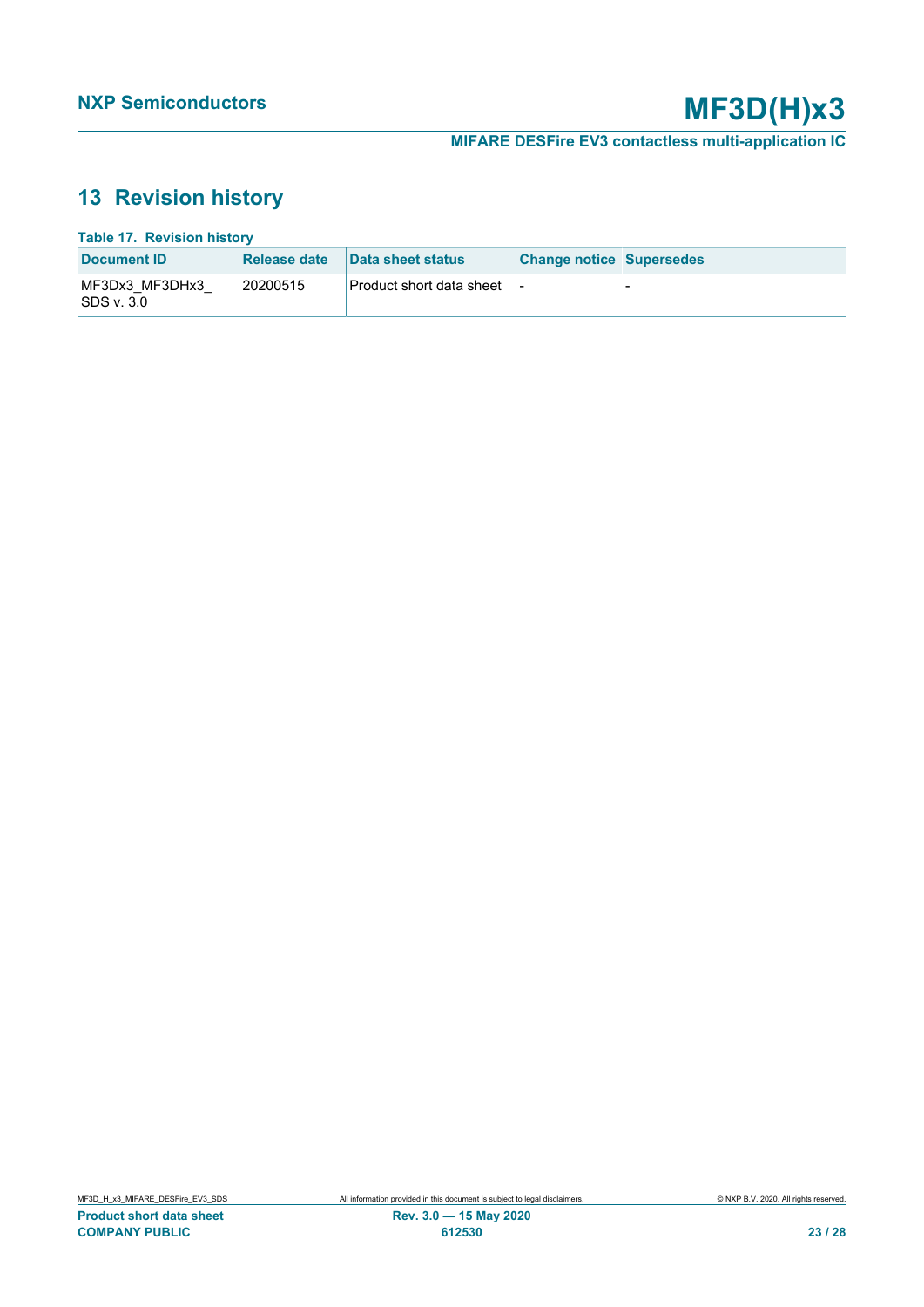# <span id="page-23-0"></span>**14 Legal information**

### **14.1 Data sheet status**

| Document status <sup>[1][2]</sup> | Product status <sup>[3]</sup> | <b>Definition</b>                                                                        |
|-----------------------------------|-------------------------------|------------------------------------------------------------------------------------------|
| Objective [short] data sheet      | Development                   | This document contains data from the objective specification for product<br>development. |
| Preliminary [short] data sheet    | Qualification                 | This document contains data from the preliminary specification.                          |
| Product [short] data sheet        | Production                    | This document contains the product specification.                                        |

[1] Please consult the most recently issued document before initiating or completing a design.<br>[2] The term 'short data sheet' is explained in section "Definitions".

t :<br>[2] The term 'short data sheet' is explained in section "Definitions".<br>[3] The product status of device(s) described in this document may

The product status of device(s) described in this document may have changed since this document was published and may differ in case of multiple devices. The latest product status information is available on the Internet at URL http://www.nxp.com.

# **14.2 Definitions**

**Draft** — The document is a draft version only. The content is still under internal review and subject to formal approval, which may result in modifications or additions. NXP Semiconductors does not give any representations or warranties as to the accuracy or completeness of information included herein and shall have no liability for the consequences of use of such information.

**Short data sheet** — A short data sheet is an extract from a full data sheet with the same product type number(s) and title. A short data sheet is intended for quick reference only and should not be relied upon to contain detailed and full information. For detailed and full information see the relevant full data sheet, which is available on request via the local NXP Semiconductors sales office. In case of any inconsistency or conflict with the short data sheet, the full data sheet shall prevail.

**Product specification** — The information and data provided in a Product data sheet shall define the specification of the product as agreed between NXP Semiconductors and its customer, unless NXP Semiconductors and customer have explicitly agreed otherwise in writing. In no event however, shall an agreement be valid in which the NXP Semiconductors product is deemed to offer functions and qualities beyond those described in the Product data sheet.

### **14.3 Disclaimers**

**Limited warranty and liability** — Information in this document is believed to be accurate and reliable. However, NXP Semiconductors does not give any representations or warranties, expressed or implied, as to the accuracy or completeness of such information and shall have no liability for the consequences of use of such information. NXP Semiconductors takes no responsibility for the content in this document if provided by an information source outside of NXP Semiconductors. In no event shall NXP Semiconductors be liable for any indirect, incidental, punitive, special or consequential damages (including - without limitation - lost profits, lost savings, business interruption, costs related to the removal or replacement of any products or rework charges) whether or not such damages are based on tort (including negligence), warranty, breach of contract or any other legal theory. Notwithstanding any damages that customer might incur for any reason whatsoever, NXP Semiconductors' aggregate and cumulative liability towards customer for the products described herein shall be limited in accordance with the Terms and conditions of commercial sale of NXP **Semiconductors** 

**Right to make changes** — NXP Semiconductors reserves the right to make changes to information published in this document, including without limitation specifications and product descriptions, at any time and without

notice. This document supersedes and replaces all information supplied prior to the publication hereof.

**Suitability for use** — NXP Semiconductors products are not designed, authorized or warranted to be suitable for use in life support, life-critical or safety-critical systems or equipment, nor in applications where failure or malfunction of an NXP Semiconductors product can reasonably be expected to result in personal injury, death or severe property or environmental damage. NXP Semiconductors and its suppliers accept no liability for inclusion and/or use of NXP Semiconductors products in such equipment or applications and therefore such inclusion and/or use is at the customer's own risk.

**Applications** — Applications that are described herein for any of these products are for illustrative purposes only. NXP Semiconductors makes no representation or warranty that such applications will be suitable for the specified use without further testing or modification. Customers are responsible for the design and operation of their applications and products using NXP Semiconductors products, and NXP Semiconductors accepts no liability for any assistance with applications or customer product design. It is customer's sole responsibility to determine whether the NXP Semiconductors product is suitable and fit for the customer's applications and products planned, as well as for the planned application and use of customer's third party customer(s). Customers should provide appropriate design and operating safeguards to minimize the risks associated with their applications and products. NXP Semiconductors does not accept any liability related to any default, damage, costs or problem which is based on any weakness or default in the customer's applications or products, or the application or use by customer's third party customer(s). Customer is responsible for doing all necessary testing for the customer's applications and products using NXP Semiconductors products in order to avoid a default of the applications and the products or of the application or use by customer's third party customer(s). NXP does not accept any liability in this respect.

**Limiting values** — Stress above one or more limiting values (as defined in the Absolute Maximum Ratings System of IEC 60134) will cause permanent damage to the device. Limiting values are stress ratings only and (proper) operation of the device at these or any other conditions above those given in the Recommended operating conditions section (if present) or the Characteristics sections of this document is not warranted. Constant or repeated exposure to limiting values will permanently and irreversibly affect the quality and reliability of the device.

**Terms and conditions of commercial sale** — NXP Semiconductors products are sold subject to the general terms and conditions of commercial sale, as published at http://www.nxp.com/profile/terms, unless otherwise agreed in a valid written individual agreement. In case an individual agreement is concluded only the terms and conditions of the respective agreement shall apply. NXP Semiconductors hereby expressly objects to applying the customer's general terms and conditions with regard to the purchase of NXP Semiconductors products by customer.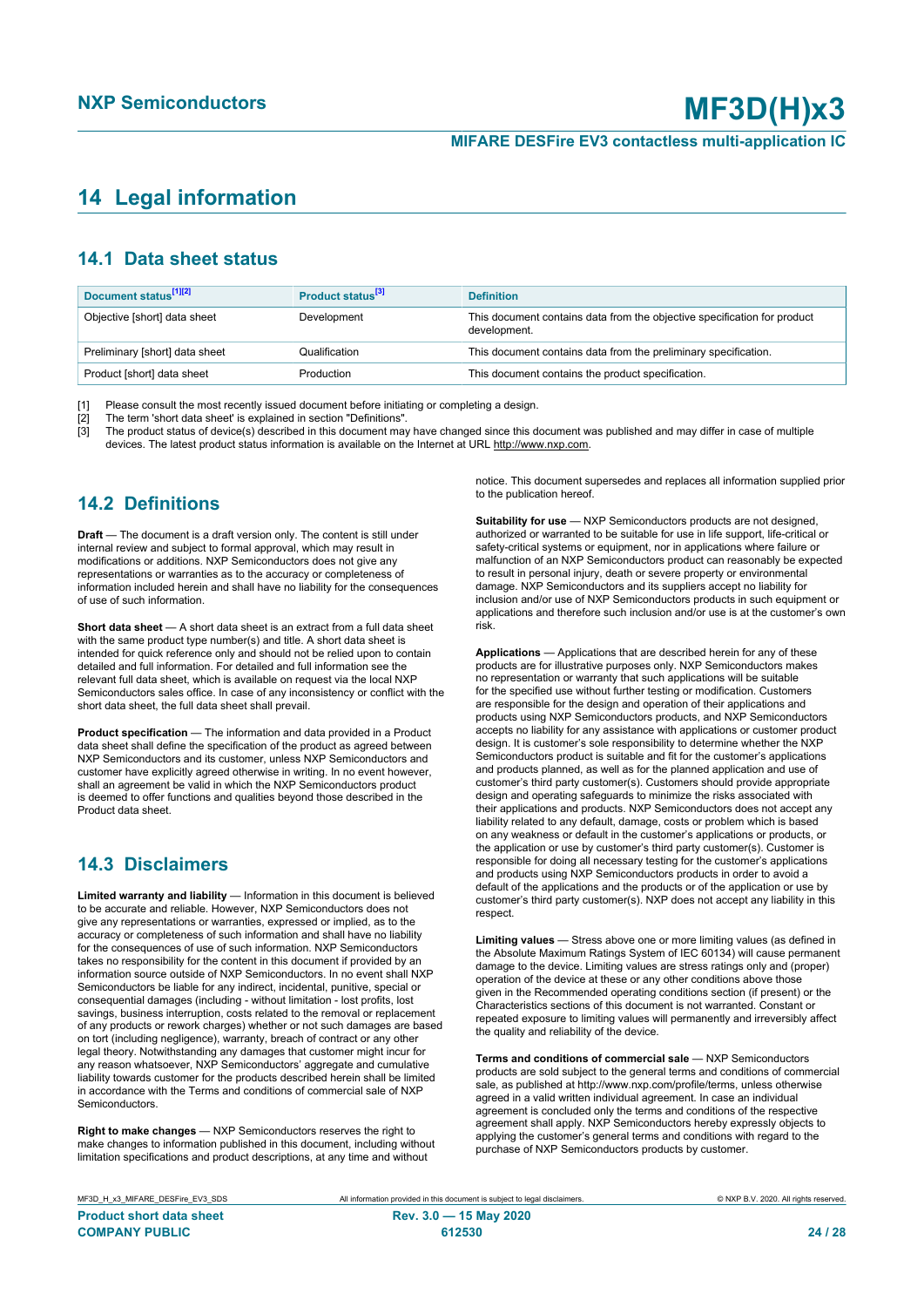#### **MIFARE DESFire EV3 contactless multi-application IC**

**No offer to sell or license** — Nothing in this document may be interpreted or construed as an offer to sell products that is open for acceptance or the grant, conveyance or implication of any license under any copyrights. patents or other industrial or intellectual property rights.

**Quick reference data** — The Quick reference data is an extract of the product data given in the Limiting values and Characteristics sections of this document, and as such is not complete, exhaustive or legally binding.

**Export control** — This document as well as the item(s) described herein may be subject to export control regulations. Export might require a prior authorization from competent authorities.

**Non-automotive qualified products** — Unless this data sheet expressly states that this specific NXP Semiconductors product is automotive qualified, the product is not suitable for automotive use. It is neither qualified nor tested in accordance with automotive testing or application requirements. NXP Semiconductors accepts no liability for inclusion and/or use of nonautomotive qualified products in automotive equipment or applications. In the event that customer uses the product for design-in and use in automotive applications to automotive specifications and standards, customer (a) shall use the product without NXP Semiconductors' warranty of the product for such automotive applications, use and specifications, and (b) whenever customer uses the product for automotive applications beyond NXP Semiconductors' specifications such use shall be solely at customer's own risk, and (c) customer fully indemnifies NXP Semiconductors for any liability, damages or failed product claims resulting from customer design and use of the product for automotive applications beyond NXP Semiconductors' standard warranty and NXP Semiconductors' product specifications.

**Translations** — A non-English (translated) version of a document is for reference only. The English version shall prevail in case of any discrepancy between the translated and English versions.

**Security** — While NXP Semiconductors has implemented advanced security features, all products may be subject to unidentified vulnerabilities. Customers are responsible for the design and operation of their applications and products to reduce the effect of these vulnerabilities on customer's applications and products, and NXP Semiconductors accepts no liability for

any vulnerability that is discovered. Customers should implement appropriate design and operating safeguards to minimize the risks associated with their applications and products.

# **14.4 Licenses**

**ICs with DPA Countermeasures functionality**



NXP ICs containing functionality implementing countermeasures to Differential Power Analysis and Simple Power Analysis are produced and sold under applicable license from Cryptography Research, Inc.

#### **Purchase of NXP ICs with NFC technology**

Purchase of an NXP Semiconductors IC that complies with one of the Near Field Communication (NFC) standards ISO/IEC 18092 and ISO/ IEC 21481 does not convey an implied license under any patent right infringed by implementation of any of those standards. Purchase of NXP Semiconductors IC does not include a license to any NXP patent (or other IP right) covering combinations of those products with other products, whether hardware or software.

### **14.5 Trademarks**

Notice: All referenced brands, product names, service names and trademarks are the property of their respective owners.

**MIFARE** — is a trademark of NXP B.V. **DESFire** — is a trademark of NXP B.V.

**NXP** — wordmark and logo are trademarks of NXP B.V.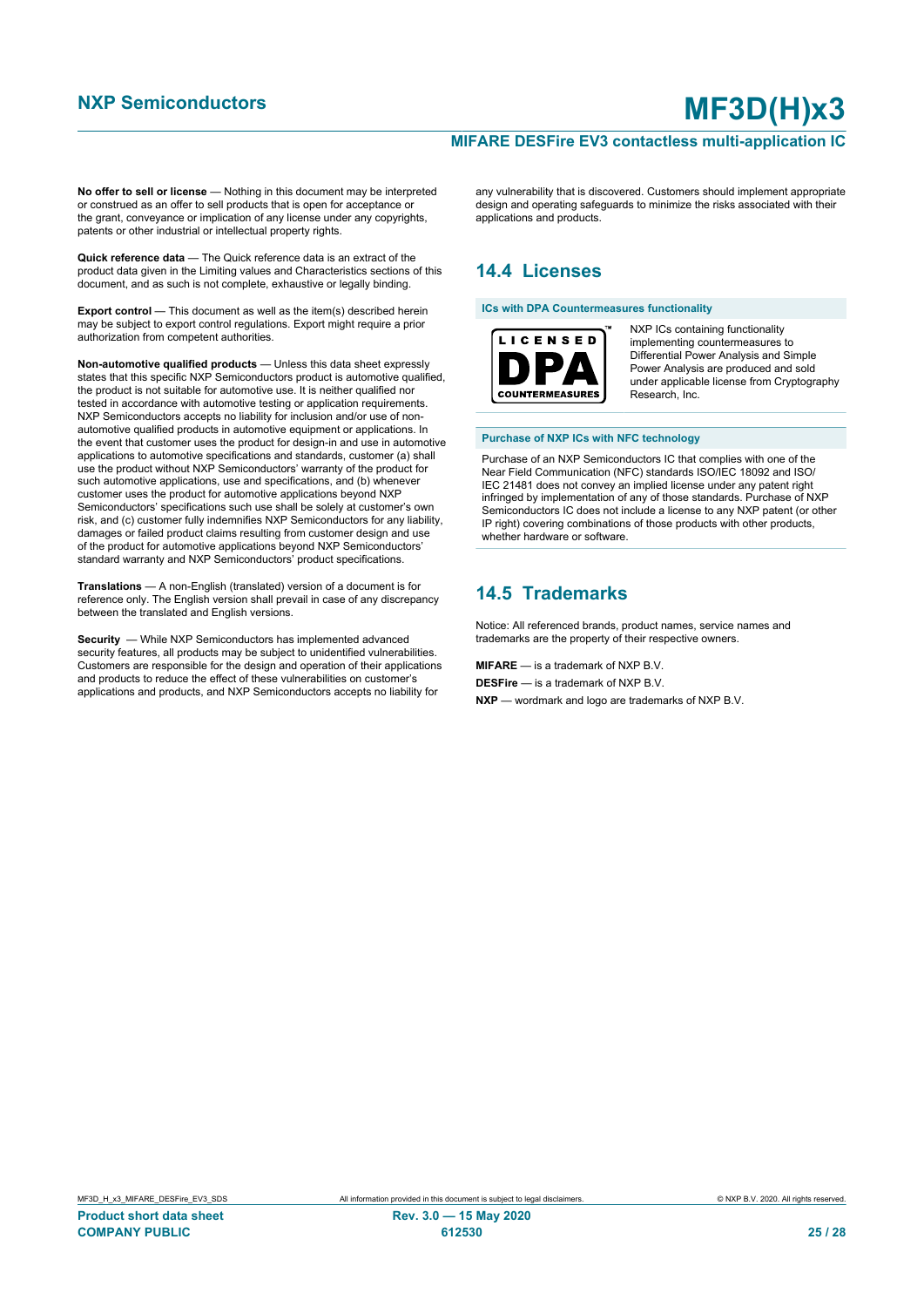**MIFARE DESFire EV3 contactless multi-application IC**

# **Tables**

| Tab. 1. | Key differences between MIFARE DESFire |
|---------|----------------------------------------|
|         |                                        |
| Tab. 2. |                                        |
| Tab. 3. |                                        |
| Tab. 4. | Secure messaging commands overview  14 |
| Tab. 5. | Memory and configuration management    |
|         |                                        |
| Tab. 6. | Key management commands overview 14    |
| Tab. 7. | Application management commands        |
|         |                                        |
| Tab. 8. | File management commands overview  15  |

| Tab. 9. Data management commands overview  16   |  |
|-------------------------------------------------|--|
| Tab. 10. Transaction management commands        |  |
|                                                 |  |
| Tab. 11. ISO/IEC 7816-4 support commands        |  |
|                                                 |  |
|                                                 |  |
| Tab. 13. Proximity Check commands overview 17   |  |
| Tab. 14. Originality Check commands overview 17 |  |
|                                                 |  |
|                                                 |  |
|                                                 |  |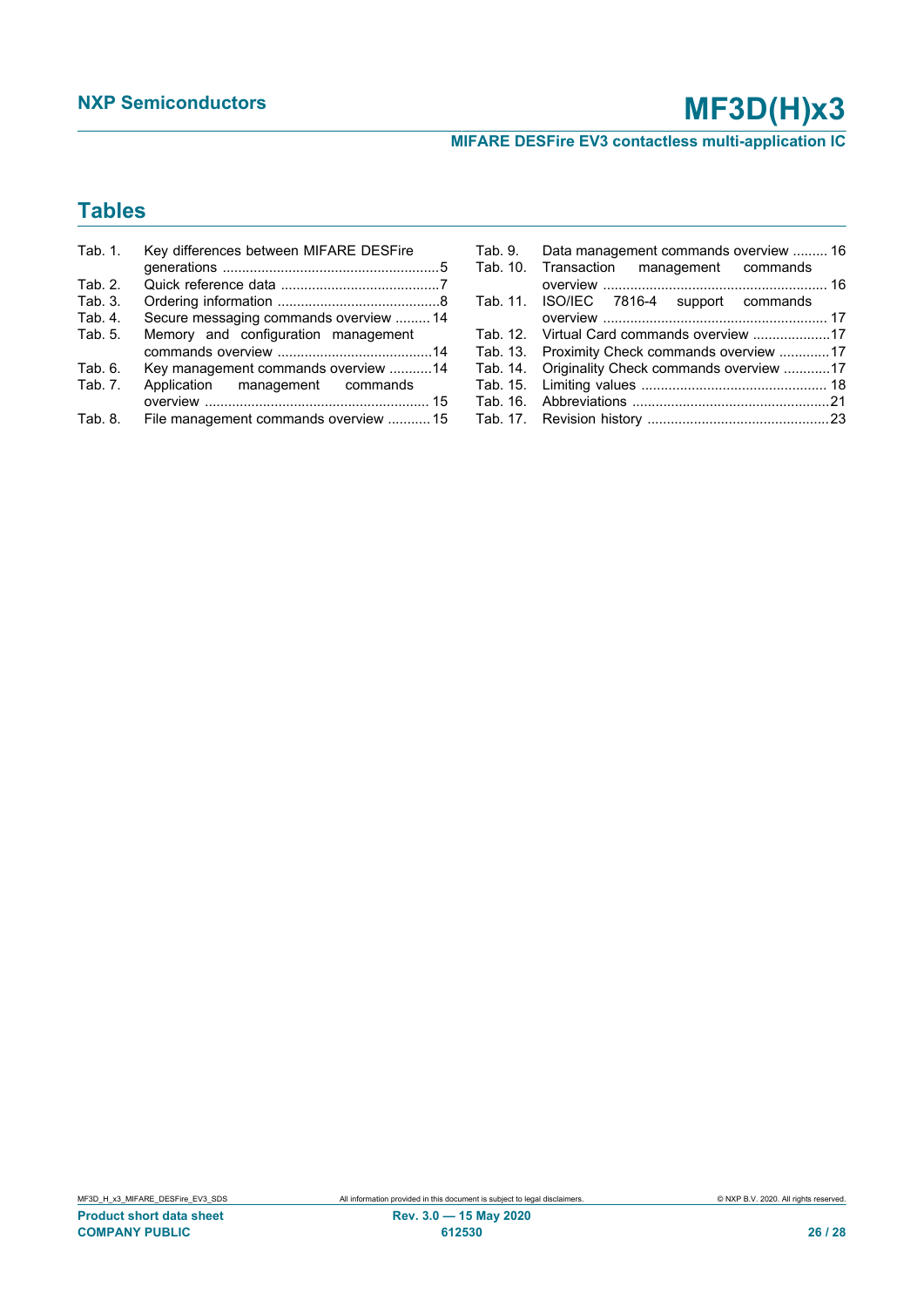**MIFARE DESFire EV3 contactless multi-application IC**

# **Figures**

- [Fig. 1.](#page-1-1) [Evolution of MIFARE DESFire ..........................](#page-1-1) 2
- [Fig. 2.](#page-8-0) [MIFARE DESFire EV3 IC block diagram ...........9](#page-8-0)<br>Fig. 3. MIFARE DESFire EV3 product-based
- [MIFARE DESFire EV3 product-based](#page-9-0) [application and file structure ...........................](#page-9-0) 10
- [Fig. 4.](#page-18-0) Package outline SOT500-2 (MOA4) .................19<br>Fig. 5. Package outline SOT500-4 (MOA8) ................20
	- Package outline SOT500-4 (MOA8) .................20